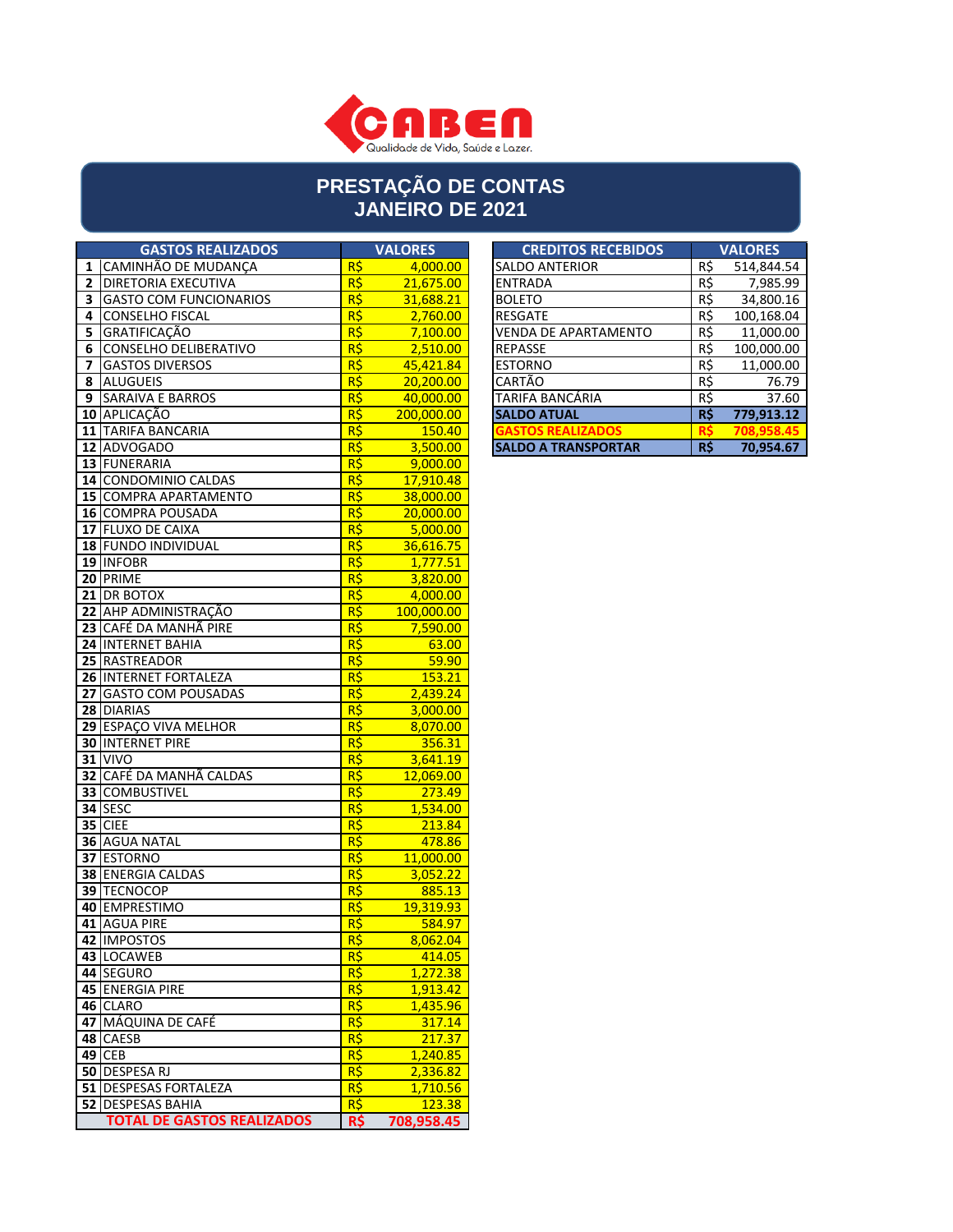

#### **PRESTAÇÃO DE CONTAS FEVEREIRO DE 2021**

|              | <b>GASTOS REALIZADOS</b>          |                | <b>VALORES</b>        | <b>CREDITOS RECEBIDOS</b>  |     | <b>VALORES</b> |
|--------------|-----------------------------------|----------------|-----------------------|----------------------------|-----|----------------|
| 1            | <b>ENERGIA CALDAS</b>             | $R\frac{2}{3}$ | 2,152.87              | <b>SALDO ANTERIOR</b>      | R\$ | 70,954.67      |
| $\mathbf{2}$ | <b>CEB</b>                        | R\$            | 1,345.07              | <b>ENTRADA</b>             | R\$ | 8,613.80       |
| 3            | <b>AGUA PIRENOPOLIS</b>           | R\$            | 649.95                | <b>BOLETO</b>              | R\$ | 38,088.08      |
| 4            | <b>PRIME</b>                      | $R\frac{1}{2}$ | 5,131.50              | <b>VENDA APARTAMENTO</b>   | R\$ | 11,000.00      |
| 5            | MAQUINA CAFÉ                      | $R\frac{1}{2}$ | 2,682.53              | <b>RESGATE</b>             | R\$ | 300,198.11     |
| 6            | <b>IPTU</b>                       | R\$            | 605.15                | D <sub>8</sub>             | R\$ | 381,000.00     |
| 7            | <b>CAESB</b>                      | R\$            | 102.77                | <b>SALDO ATUAL</b>         | R\$ | 809,854.66     |
| 8            | <b>INTERNET CONDE</b>             | $R\frac{2}{3}$ | 63.00                 | <b>GASTOS REALIZADOS</b>   | R\$ | 531,442.01     |
| 9            | <b>DESPESAS CARRO</b>             | $R\frac{1}{2}$ | 294.70                | <b>SALDO A TRANSPORTAR</b> | R\$ | 278,412.65     |
|              | 10 GASTOS DIVERSOS                | $R\frac{2}{3}$ | 15,030.96             |                            |     |                |
|              | 11 SEGURO                         | R\$            | 1,145.63              |                            |     |                |
|              | 12 GRATIFICAÇÃO                   | $R\frac{2}{3}$ | 5,100.00              |                            |     |                |
| 13           | <b>CONSELHO FISCAL</b>            | R\$            | 6,700.00              |                            |     |                |
|              | 14 DIARIAS                        | $R\frac{2}{3}$ | 3,172.17              |                            |     |                |
|              | 15 DESPESAS COM FUNCIONÁRIO       | R\$            | 25,123.02             |                            |     |                |
|              | 16 DEVOLUÇÃO                      | R\$            | 1,050.06              |                            |     |                |
| 17           | <b>PSICOLOGA</b>                  | R\$            | 2,502.02              |                            |     |                |
|              | 18 CONSELHO DELIBERATIVO          | $R\frac{2}{3}$ | $\overline{5,400.00}$ |                            |     |                |
|              | <b>19   DIRETORIA EXECUTIVA</b>   | $R\frac{2}{3}$ | 18,800.00             |                            |     |                |
|              | <b>20 GASTO COM POUSADAS</b>      | $R\frac{2}{3}$ | 34,029.90             |                            |     |                |
|              | 21 ADVOGADO                       | R\$            | 2,000.00              |                            |     |                |
|              | 22 FUNDO INDIVIDUAL               | $R\frac{2}{3}$ | 36,854.77             |                            |     |                |
|              | 23 ENERGIA FORTALEZA              | R\$            | 1,911.52              |                            |     |                |
|              | 24 FUNERARIA                      | R\$            | 9,000.00              |                            |     |                |
|              | 25 ENERGIA RJ                     | R\$            | 2,004.36              |                            |     |                |
|              | 26 GASTOS BAHIA                   | $R\frac{1}{2}$ | 763.89                |                            |     |                |
|              | 27 AGUA NATAL                     | $R\frac{2}{3}$ | 780.18                |                            |     |                |
|              | 28 COMPRA APARTAMENTO             | R\$            | 38,000.00             |                            |     |                |
|              | 29 ALUGUEIS                       | R\$            | 17,600.00             |                            |     |                |
|              | <b>30 FLUXO DE CAIXA</b>          | R\$            | 5,000.00              |                            |     |                |
|              | 31 INFOBR                         | $R\frac{2}{3}$ | 1,559.21              |                            |     |                |
|              | <b>32 SARAIVA E BARROS</b>        | R\$            | 40,000.00             |                            |     |                |
|              | <b>33 CONDOMINIO CALDASS</b>      | $R\frac{2}{3}$ | 18,609.62             |                            |     |                |
|              | <b>34 TARIFA BANCARIA</b>         | $R\frac{2}{3}$ | 150.40                |                            |     |                |
|              | <b>35 AHP</b>                     | $R\frac{2}{3}$ | 100,000.00            |                            |     |                |
|              | 36 POUSADA PARAIBA                | R\$            | 20,000.00             |                            |     |                |
|              | 37 SESC                           | R\$            | 3,240.28              |                            |     |                |
|              | 38 ENERGIA PIRE                   | R\$            | 1,663.70              |                            |     |                |
|              | 39 SEGURO CARRO                   | $R\frac{1}{2}$ | 127.76                |                            |     |                |
|              | 40 CLINICA GALENO                 | R\$            | 11.760.00             |                            |     |                |
|              | 41 TECNOCOPY                      | R\$            | 867.52                |                            |     |                |
|              | 42 MAQUINA CAFÉ                   | $R\frac{2}{3}$ | 1,223.96              |                            |     |                |
|              | 43 CAFE DA MANHA PIRE             | $R\frac{2}{3}$ | 8,050.00              |                            |     |                |
|              | 44 TELEFONE                       | R\$            | 1,435.96              |                            |     |                |
|              | 45 IMPOSTOS                       | R\$            | 26,552.54             |                            |     |                |
|              | 46 CAFÉ DA MANHA CALDAS           | R\$            | 20,939.00             |                            |     |                |
|              | 47 VIVO                           | R\$            | 1,428.97              |                            |     |                |
|              | 48 LOCAWEB                        | R\$            | 64.90                 |                            |     |                |
|              | 49 IDR BOTOX                      | $R\frac{1}{2}$ | 3,435.00              |                            |     |                |
|              | <b>50 VIVA MELHOR</b>             | $R\frac{2}{3}$ | 6,300.00              |                            |     |                |
|              | 51 EMPRESTIMO                     | $R\frac{1}{2}$ | 19,037.17             |                            |     |                |
|              | <b>TOTAL DE GASTOS REALIZADOS</b> | R\$            | 531,442.01            |                            |     |                |

| <b>VALORES</b> | <b>CREDITOS RECEBIDOS</b>  |     | <b>VALORES</b> |
|----------------|----------------------------|-----|----------------|
| 2,152.87       | <b>SALDO ANTERIOR</b>      | R\$ | 70,954.67      |
| 1,345.07       | <b>ENTRADA</b>             | R\$ | 8,613.80       |
| 649.95         | <b>BOLETO</b>              | R\$ | 38,088.08      |
| 5,131.50       | <b>VENDA APARTAMENTO</b>   | R\$ | 11,000.00      |
| 2,682.53       | <b>RESGATE</b>             | R\$ | 300,198.11     |
| 605.15         | D8                         | R\$ | 381,000.00     |
| 102.77         | <b>SALDO ATUAL</b>         | R\$ | 809,854.66     |
| 63.00          | <b>GASTOS REALIZADOS</b>   |     | 531.442.01     |
| 294.70         | <b>SALDO A TRANSPORTAR</b> | R\$ | 278.412.65     |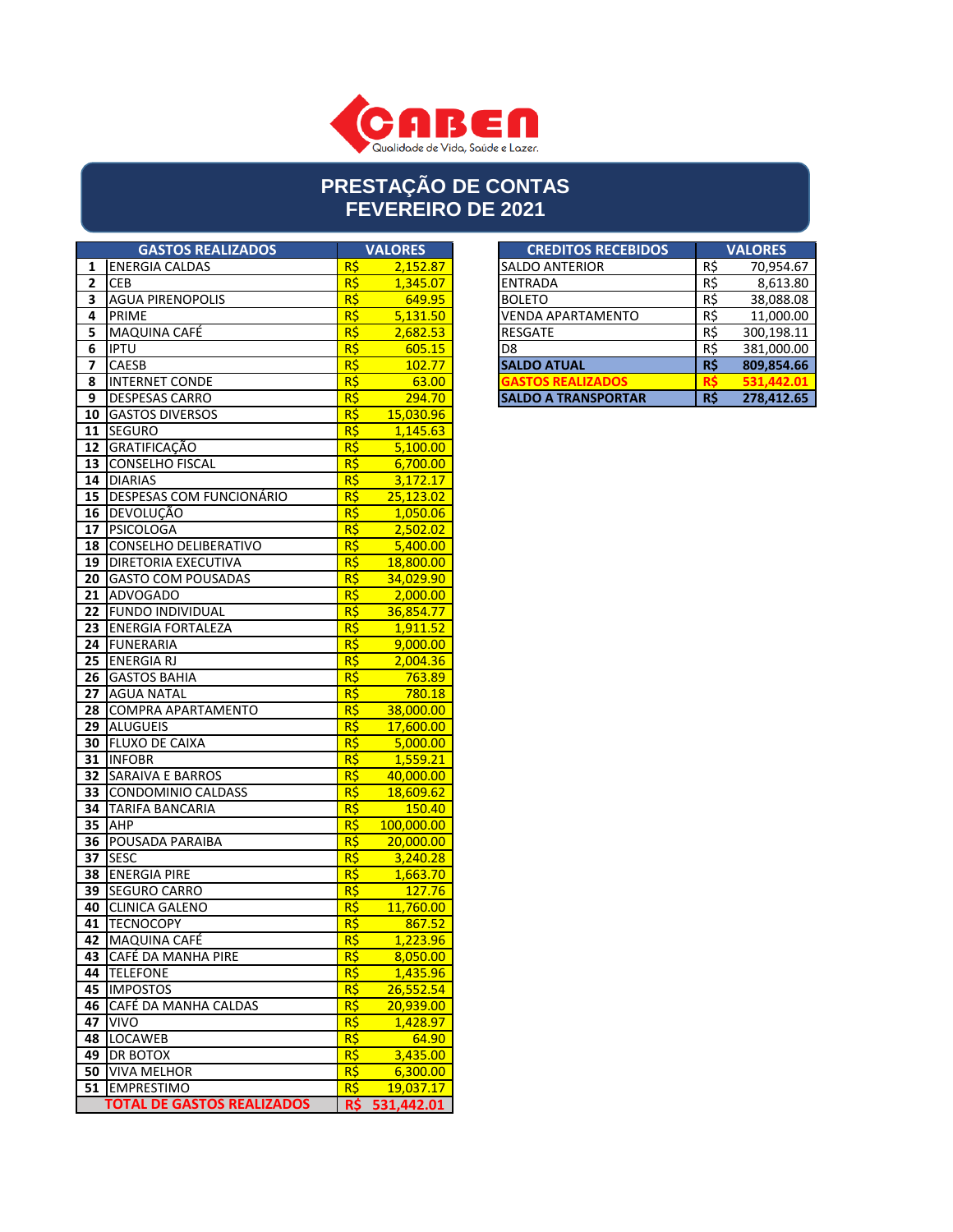

# **PRESTAÇÃO DE CONTAS MARÇO DE 2021**

|                | <b>GASTOS REALIZADOS</b>            |                                  | <b>VALORES</b>     | <b>CREDITOS RECEBIDOS</b>  |                 | <b>VALORES</b> |
|----------------|-------------------------------------|----------------------------------|--------------------|----------------------------|-----------------|----------------|
| 1              | <b>CAESB</b>                        | $R\frac{1}{2}$                   | 151.62             | SALDO ANTERIOR             | R\$             | 278,412.65     |
| $\overline{2}$ | <b>IPTU</b>                         | R\$                              | 9,315.47           | <b>BOLETO RECEBIDOS</b>    | R\$             | 38,997.83      |
| 3              | <b>CEB</b>                          | $R\frac{2}{3}$                   | 1,252.35           | <b>VENDA DE APTOS</b>      | R\$             | 11,000.00      |
| 4              | <b>ENERGIA CALDAS</b>               | R\$                              | 253.62             | <b>ENTRADA</b>             | R\$             | 8,913.47       |
| 5              | <b>DESPESA CARRO</b>                | R\$                              | 215.70             | <b>ESTORNOS</b>            | $R\overline{S}$ | 3,217.80       |
| 6              | <b>AGUA PIRE</b>                    | R\$                              | 574.14             | ALUGUEL SLA 501            | R\$             | 4,519.00       |
| 7              | <b>VIVO</b>                         | R\$                              | 829.94             | <b>REPASSE D8</b>          | R\$             | 378,000.00     |
| 8              | <b>INTERNET BAHIA</b>               | R\$                              | 63.00              | PAGUE SEGURO CARTÃO        | R\$             | 25,000.00      |
| 9              | <b>SEGURO</b>                       | $R\frac{1}{2}$                   | 1,129.06           | <b>SALDO ATUAL</b>         | $R\frac{2}{3}$  | 748,060.75     |
|                | 10 TECNOCOP                         | R\$                              | 867.52             | <b>GASTOS REALIZADOS</b>   | <b>RS</b>       | 503.765.13     |
|                | 11 MAQUINA DE CAFÉ                  | R\$                              | 1,940.74           | <b>SALDO A TRANSPORTAR</b> | R\$             | 244,295.62     |
|                | <b>12 PRIME CONTABILIDADE</b>       | R\$                              | 2,500.00           |                            |                 |                |
|                | <b>13 GASTO FUNCIONARIO</b>         | $R\frac{2}{3}$                   | 31,145.29          |                            |                 |                |
|                | 14 GRATIFICAÇÃO                     | R\$                              | 6,250.00           |                            |                 |                |
|                | <b>15   CONSELHO DELIBERATIVO</b>   | $R\frac{2}{3}$                   | 8,400.00           |                            |                 |                |
|                | <b>16   DIRETORIA EXECUTIVA</b>     | $R\frac{1}{2}$                   | 17,000.00          |                            |                 |                |
|                | 17 CONSELHO FISCAL                  | R\$                              | 6,700.00           |                            |                 |                |
|                | 18 ALUGUEIS                         | R\$                              | 20,600.00          |                            |                 |                |
|                | 19 COMPRA POUSADA                   | R\$                              | 20,000.00          |                            |                 |                |
|                | 20 COMPRA APARTAMENTO               | $R\frac{1}{2}$                   | 38,000.00          |                            |                 |                |
|                | 21 FUNDO INDIVIDUAL                 | R\$                              | 42,751.96          |                            |                 |                |
|                | 22 SARAIVA                          | $R\frac{2}{3}$                   | 40,000.00          |                            |                 |                |
|                | 23 MAQUINA CAFÉ                     | R\$                              | 793.41             |                            |                 |                |
|                | 24 TARIFA BANCARIA                  | $R\frac{2}{3}$                   | 202.77             |                            |                 |                |
|                | 25 IMPOSTOS                         | R\$                              | 44,784.65          |                            |                 |                |
|                | 26 GASTOS DIVERSOS                  | R\$                              | 2,722.62           |                            |                 |                |
|                | 27 EMPRESTIMO                       | R\$                              | 18,752.37          |                            |                 |                |
|                | <b>28 VIVO</b>                      | R\$                              | 583.16             |                            |                 |                |
|                | 29 ENERGIA PARAAIBA                 | R\$                              | 955.79             |                            |                 |                |
|                | <b>30 CONDOMINIO CALDAS</b>         | R\$                              | 13,775.71          |                            |                 |                |
|                | <b>31 ENERGIA CALDAS</b>            | R\$                              | 1,948.92           |                            |                 |                |
|                | 32 CAFÉ DA MANHA CALDAS             | R\$                              | 15,449.00          |                            |                 |                |
|                | 33 INFOBR                           | R\$                              | 1,559.21           |                            |                 |                |
|                | 34 TELEFONE                         | $R\frac{2}{3}$                   | 1,436.33           |                            |                 |                |
|                | 35 DR BOTOX                         | R\$                              | 10,655.00          |                            |                 |                |
|                | 36 GASTO COM POUSADAS               | R\$                              | 2,460.09           |                            |                 |                |
|                | <b>37 VIVA MELHOR</b>               | R\$                              | 10,310.00          |                            |                 |                |
|                | <b>38 SESC</b>                      | R\$                              | 1,638.00           |                            |                 |                |
|                | <b>39 AHP</b>                       | R\$                              | 100,000.00         |                            |                 |                |
|                | <b>40 INTERNET PIRE</b>             | R\$                              | 344.00             |                            |                 |                |
|                | <b>41 ENERGIA PIRE</b>              | R\$                              | 1,440.63           |                            |                 |                |
|                | 42 DEVOLUÇÃO                        | $R\frac{2}{3}$                   | 909.43             |                            |                 |                |
|                | 43 COMPUTADORES                     | R\$                              | 165.00             |                            |                 |                |
|                | 44 FUNERARIA                        | $R\frac{1}{2}$                   | 9,000.00           |                            |                 |                |
|                | 45 ENERGIA FORTALEZA                | $R\frac{2}{3}$                   | 1,378.53           |                            |                 |                |
|                | 46 ENERGIA NATAL<br>47 DESPESAAS RJ | $R\frac{2}{3}$<br>$R\frac{2}{3}$ | 656.95<br>1,823.89 |                            |                 |                |
|                | 48 DESPESAS CONDE                   |                                  |                    |                            |                 |                |
|                | 49 SERVIÇOS PRESTADOS               | $R\frac{1}{2}$<br>R\$            | 1,802.26           |                            |                 |                |
|                | 50 CAFÉ DA MANHA PIRE               | $R\frac{1}{2}$                   | 480.00<br>7,797.00 |                            |                 |                |
|                | <b>TOTAL DE GASTOS REALIZADOS</b>   | R\$                              | 503,765.13         |                            |                 |                |
|                |                                     |                                  |                    |                            |                 |                |

| <b>VALORES</b> | <b>CREDITOS RECEBIDOS</b>  |     | <b>VALORES</b> |
|----------------|----------------------------|-----|----------------|
| 151.62         | <b>SALDO ANTERIOR</b>      | R\$ | 278,412.65     |
| 9,315.47       | <b>BOLETO RECEBIDOS</b>    | R\$ | 38,997.83      |
| 1,252.35       | <b>VENDA DE APTOS</b>      | R\$ | 11,000.00      |
| 253.62         | <b>ENTRADA</b>             | R\$ | 8,913.47       |
| 215.70         | <b>ESTORNOS</b>            | R\$ | 3,217.80       |
| 574.14         | ALUGUEL SLA 501            | R\$ | 4,519.00       |
| 829.94         | <b>REPASSE D8</b>          | R\$ | 378,000.00     |
| 63.00          | PAGUE SEGURO CARTÃO        | R\$ | 25,000.00      |
| 1,129.06       | <b>SALDO ATUAL</b>         | R\$ | 748,060.75     |
| 867.52         | <b>GASTOS REALIZADOS</b>   | RS  | 503.765.13     |
| 1,940.74       | <b>SALDO A TRANSPORTAR</b> | R\$ | 244,295.62     |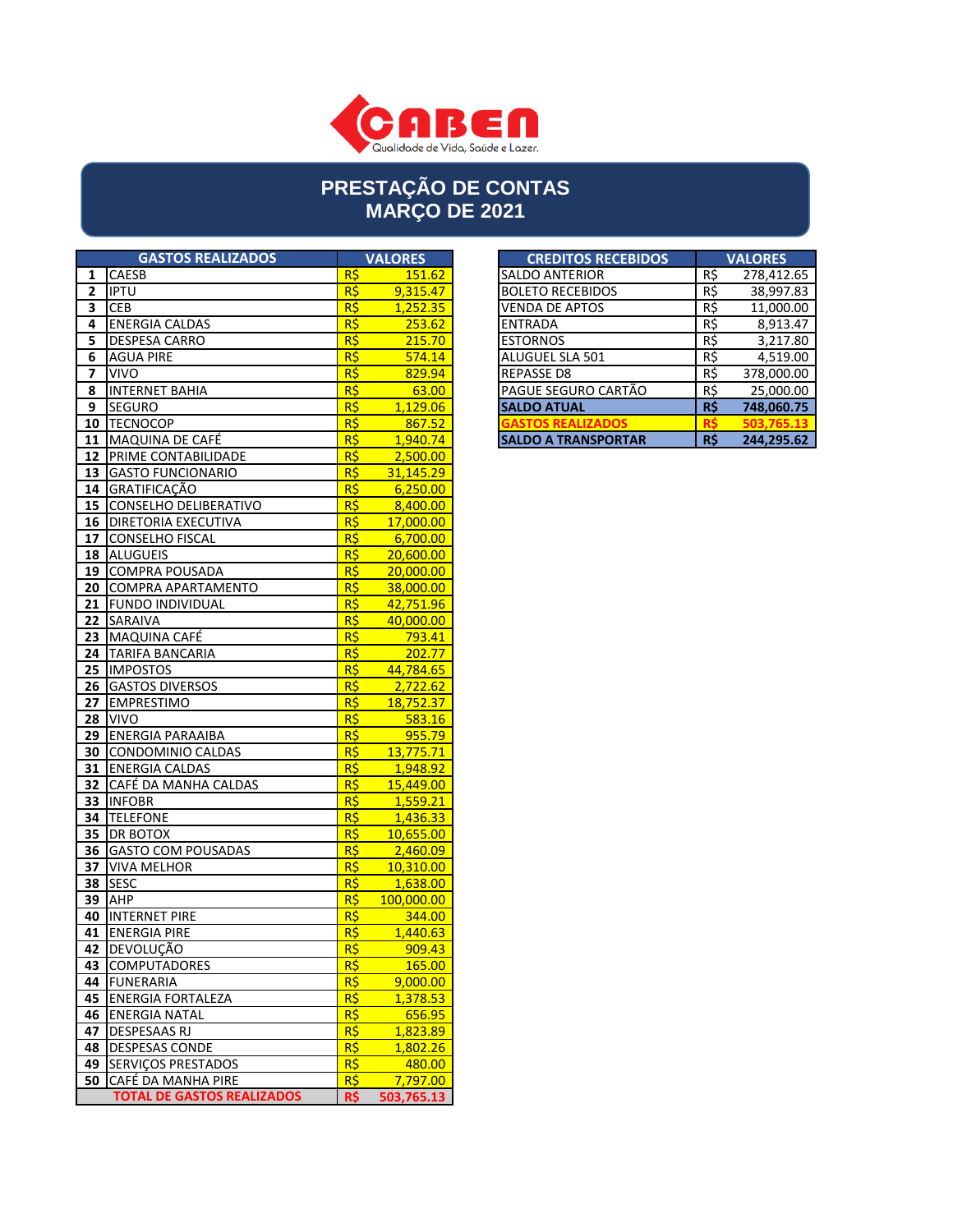

# **PRESTAÇÃO DE CONTAS ABRIL DE 2021**

|                | <b>GASTOS REALIZADOS</b>          |                 | <b>VALORES</b> | <b>CREDITOS RECEBIDOS</b>  |                 | <b>VALORES</b> |
|----------------|-----------------------------------|-----------------|----------------|----------------------------|-----------------|----------------|
| 1              | <b>IIPTU</b>                      | R\$             | 3,041.11       | <b>SALDO ANTERIOR</b>      | R\$             | 244,295.62     |
| $\overline{2}$ | <b>CEB</b>                        | $R\frac{2}{3}$  | 971.82         | <b>BOLETO RECEBIDOS</b>    | $R\overline{S}$ | 44,621.21      |
| 3              | <b>ENERGIA CALDAS</b>             | $R\frac{2}{3}$  | 1,109.63       | <b>VENDA DE APTOS</b>      | $R\zeta$        | 13,000.00      |
| 4              | <b>DESPESAS CARRO</b>             | R\$             | 215.70         | <b>ENTRADA</b>             | $R\overline{S}$ | 956.70         |
| 5              | <b>LOCAWEB</b>                    | R\$             | 462.35         | <b>ESTORNOS</b>            | R\$             | 6,459.40       |
| 6              | <b>GASTO POUSADAS</b>             | $R\frac{2}{3}$  | 1,764.90       | RESGATE DE APLICAÇÃO       | $R\overline{S}$ | 113,561.22     |
| 7              | <b>GASTO DIVERSOS</b>             | R\$             | 5,393.81       | REPASSE D8                 | R\$             | 374,000.00     |
| 8              | <b>INFOBR</b>                     | R\$             | 1,999.21       | <b>RECEBIMENTO ALUGUEL</b> | R\$             | 4,518.90       |
| 9              | CAESB                             | R\$             | 61.90          | <b>SALDO ATUAL</b>         | R\$             | 801,413.05     |
|                | 10 IMPOSTOS                       | $R\frac{2}{3}$  | 18,052.93      | <b>GASTOS REALIZADOS</b>   | R\$             | 399,454.14     |
|                | 11 COMPRA APARTAMENTO             | R\$             | 44,000.00      | <b>SALDO A TRANSPORTAR</b> | $R\overline{S}$ | 401,958.91     |
|                | 12 ALUGUEIS                       | R\$             | 17,600.00      |                            |                 |                |
|                | 13 SARAIVA                        | R\$             | 40,000.00      |                            |                 |                |
|                | 14 FUNDO INDIVIDUAL               | R\$             | 7,940.00       |                            |                 |                |
|                | 15 COMPRA POUSADA                 | $R\frac{1}{2}$  | 20,000.00      |                            |                 |                |
|                | <b>16 INTERNET CONDE</b>          | $R\overline{S}$ | 100.00         |                            |                 |                |
|                | 17 TARIFA BANCARIA                | R\$             | 280.16         |                            |                 |                |
|                | 18 CAFÉ DA MANHA PIRE             | $R\overline{S}$ | 3,525.00       |                            |                 |                |
|                | 19   DIRETORIA EXECUTIVA          | $R\frac{2}{3}$  | 17,000.00      |                            |                 |                |
|                | <b>20 GASTO COM FUNCIONARIOS</b>  | $R\frac{2}{3}$  | 33,163.90      |                            |                 |                |
|                | 21 CONSELHO DELIBERATIVO          | R\$             | 5,000.00       |                            |                 |                |
|                | 22 GRATIFICAÇÃO                   | $R\frac{2}{3}$  | 600.00         |                            |                 |                |
|                | 23 CONSELHO FISCAL                | $R\frac{2}{3}$  | 6,200.00       |                            |                 |                |
|                | 24 PSICOLOGA                      | $R\frac{2}{3}$  | 2,502.59       |                            |                 |                |
|                | <b>25 AHP</b>                     | $R\overline{S}$ | 100,000.00     |                            |                 |                |
|                | 26 FUNERARIA                      | R\$             | 9,000.00       |                            |                 |                |
|                | 27 DEVOLUÇÃO                      | R\$             | 301.80         |                            |                 |                |
|                | 28 CAMINHAO DE MUDANÇA            | $R\frac{2}{3}$  | 4,000.00       |                            |                 |                |
|                | 29 SEGURO CARRO                   | $R\frac{1}{2}$  | 129.00         |                            |                 |                |
|                | <b>30 CONDOMINIO CALDAS</b>       | R\$             | 11,098.75      |                            |                 |                |
|                | <b>31 ENERGIA PIRENOPOLIS</b>     | R\$             | 718.16         |                            |                 |                |
|                | 32 COMBUSTIVEL                    | $R\frac{2}{3}$  | 580.16         |                            |                 |                |
|                | <b>33 ENERGIA PARAIBA</b>         | $R\frac{1}{2}$  | 487.02         |                            |                 |                |
|                | <b>34 CLINICA GALENO</b>          | $R\frac{2}{3}$  | 7,500.00       |                            |                 |                |
|                | 35 EMPRESTIMO                     | R\$             | 19,489.12      |                            |                 |                |
|                | 36 LOCAWEB                        | $R\overline{S}$ | 126.39         |                            |                 |                |
|                | <b>37 INTERNET NATAL</b>          | $R\frac{2}{3}$  | 163.90         |                            |                 |                |
|                | 38 INTERNET RJ                    | $R\frac{2}{3}$  | 134.99         |                            |                 |                |
|                | 39 CAFÉ DA MANHA CALDAS           | R\$             | 2,768.00       |                            |                 |                |
|                | <b>40 INTERNET PIRE</b>           | R\$             | 344.00         |                            |                 |                |
|                | <b>41 VIVO</b>                    | $R\frac{2}{3}$  | 103.25         |                            |                 |                |
|                | 42 DESPESAS CONDE                 | $R\frac{2}{3}$  | 1,360.24       |                            |                 |                |
|                | 43 ENERGIA NATAL                  | R\$             | 420.53         |                            |                 |                |
|                | 44 ENERGIA FORTALEZA              | $R\frac{1}{2}$  | 854.65         |                            |                 |                |
|                | 45 DESPESAS RJ                    | R\$             | 7,412.09       |                            |                 |                |
|                | 46 TELEFONE                       | R\$             | 1,477.08       |                            |                 |                |
|                | <b>TOTAL DE GASTOS REALIZADOS</b> |                 | R\$ 399,454.14 |                            |                 |                |

| <b>VALORES</b> | <b>CREDITOS RECEBIDOS</b>  |     | <b>VALORES</b> |
|----------------|----------------------------|-----|----------------|
| 3,041.11       | <b>SALDO ANTERIOR</b>      | R\$ | 244,295.62     |
| 971.82         | <b>BOLETO RECEBIDOS</b>    | R\$ | 44,621.21      |
| 1,109.63       | <b>VENDA DE APTOS</b>      | R\$ | 13,000.00      |
| 215.70         | <b>ENTRADA</b>             | R\$ | 956.70         |
| 462.35         | <b>ESTORNOS</b>            | R\$ | 6,459.40       |
| 1,764.90       | RESGATE DE APLICAÇÃO       | R\$ | 113,561.22     |
| 5,393.81       | <b>REPASSE D8</b>          | R\$ | 374,000.00     |
| 1,999.21       | <b>RECEBIMENTO ALUGUEL</b> | R\$ | 4,518.90       |
| 61.90          | <b>SALDO ATUAL</b>         | R\$ | 801,413.05     |
| 18,052.93      | <b>SASTOS REALIZADOS</b>   |     | 399.454.14     |
| 44,000.00      | <b>SALDO A TRANSPORTAR</b> | R\$ | 401,958.91     |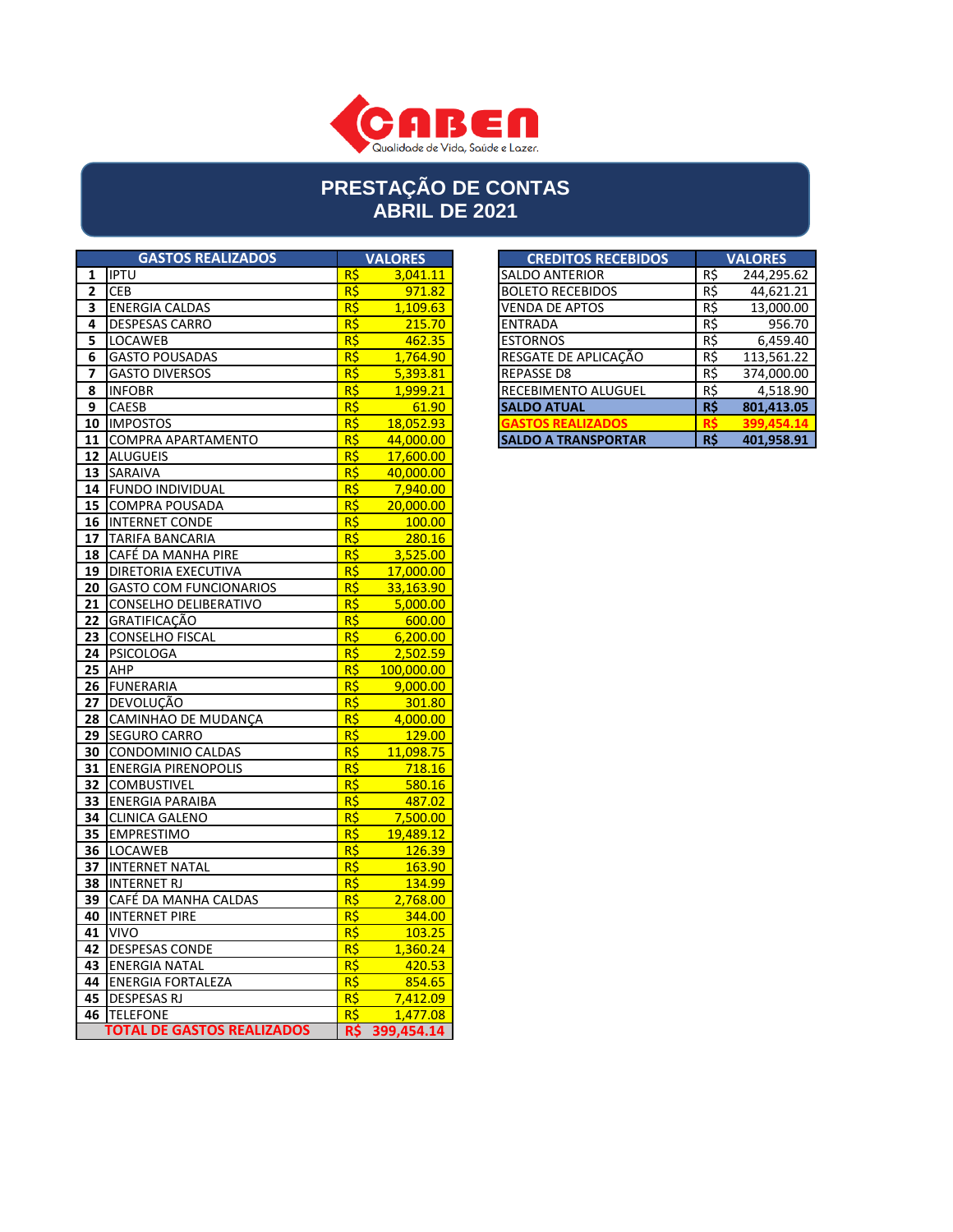

# **PRESTAÇÃO DE CONTAS MAIO DE 2021**

|    | <b>GASTOS REALIZADOS</b>                          |                 | <b>VALORES</b>          | <b>CREDITOS RECEBIDOS</b>  |                 | <b>VALORES</b> |
|----|---------------------------------------------------|-----------------|-------------------------|----------------------------|-----------------|----------------|
| 1  | <b>CONSELHO DELIBERATIVO</b>                      | $R\zeta$        | 6,000.00                | <b>SALDO ANTERIOR</b>      | R\$             | 401,895.91     |
| 2  | GRATIFICAÇÃO                                      | R\$             | 2,000.00                | <b>VENDA APARTAMENTO</b>   | R\$             | 11,000.00      |
| 3  | <b>CONSELHO FISCAL</b>                            | R\$             | 6,000.00                | <b>ENTRADA</b>             | R\$             | 5,650.90       |
| 4  | <b>GASTO COM FUNCIONARIOS</b>                     | R\$             | 17,218.69               | <b>BOLETO</b>              | $R\zeta$        | 6,501.30       |
| 5  | DIRETORIA EXECUTIVA                               | $R\zeta$        | 21,500.00               | <b>RESGATE</b>             | $R\zeta$        | 339,656.13     |
| 6  | CAMINHAO MUDANÇA                                  | R\$             | 4,000.00                | D8                         | $R\overline{S}$ | 370,000.00     |
| 7  | <b>PSICOLOGA</b>                                  | R\$             | 2,682.35                | <b>TARIFA</b>              | R\$             | 18.80          |
| 8  | <b>CEB</b>                                        | $R\zeta$        | 1,015.80                | <b>ALUGUEL</b>             | $R\overline{S}$ | 4,519.00       |
| 9  | <b>IPTU</b>                                       | $R\zeta$        | 3,826.78                | <b>SALDO ATUAL</b>         | R\$             | 1,139,242.04   |
|    | 10 CAESB                                          | R\$             | 55.92                   | <b>GASTOS REALIZADOS</b>   | <b>RS</b>       | 784.300.60     |
|    | 11 CONDOMINIO CALDAS                              | R\$             | 9,236.34                | <b>SALDO A TRANSPORTAR</b> | $R\frac{2}{3}$  | 354,941.44     |
|    | 12 DESPESA PIRE                                   | $R\zeta$        | 314.22                  |                            |                 |                |
|    | 13 IVIVO                                          | R\$             | 829.94                  |                            |                 |                |
|    | <b>14 PRIME CONTABILIDADE</b>                     | R\$             | 1,690.81                |                            |                 |                |
|    | <b>15 MAQUINA DE CAFÉ</b>                         | R\$             | 4,121.97                |                            |                 |                |
|    | 16 TECNOCPY                                       | R\$             | 867.52                  |                            |                 |                |
|    | 17 INTERNET PARAIBA                               | R\$             | 100.00                  |                            |                 |                |
|    | 18 SESC                                           | R\$             | 1,612.00                |                            |                 |                |
|    | 19 ALUGUEIS                                       | R\$             | 18.400.00               |                            |                 |                |
|    | 20 COMPRA APARTAMENTO                             | R\$             | 43,000.00               |                            |                 |                |
| 21 | <b>INTERNET CONDE</b>                             | R\$             | 83.00                   |                            |                 |                |
|    | 22 SARAIVA                                        | R\$             | 40,000.00               |                            |                 |                |
|    | 23 ADVOGADO                                       | R\$             | 2.000.00                |                            |                 |                |
|    | 24 COMPRA POUSADA                                 | R\$             | 20,000.00               |                            |                 |                |
|    | 25 FUNDO INDIVIDUAL                               | R\$             | 45,967.38               |                            |                 |                |
|    | 26 TARIFA BANCARIA                                | R\$             | 422.10                  |                            |                 |                |
|    | 27 INTERNTE PIRE                                  | $R\zeta$        | 344.00                  |                            |                 |                |
|    | 28 INTERNET NATAL                                 | R\$             | 149.00                  |                            |                 |                |
|    | <b>29 AHP</b>                                     | R\$             | 100,000.00              |                            |                 |                |
|    | 30 IMPOSTOS                                       | R\$             | 7,259.20                |                            |                 |                |
|    | 31 DIARIAS                                        | R\$             | 8,877.37                |                            |                 |                |
|    | 32 ENERGIA PIRE                                   | R\$             | 920.95                  |                            |                 |                |
|    | 33 CLINICA GALENO                                 | $R\zeta$        | 7,500.00                |                            |                 |                |
|    | 34 CONDOMINIO RJ                                  | $R\zeta$        | 8,292.74                |                            |                 |                |
|    | 35 CAFÉ DA MANHA CALDAS                           | R\$             | 8,236.25                |                            |                 |                |
|    | <b>36 VIVO</b>                                    | R\$             | 5,608.72                |                            |                 |                |
|    | <b>37 ENERGIA CALDAS</b>                          | R\$             | 1,622.42                |                            |                 |                |
|    | <b>38 ISEGURO</b><br><b>39 INTERNET FORTALEZA</b> | R\$             | 130.50<br>149.90        |                            |                 |                |
|    |                                                   | R\$<br>$R\zeta$ | 149.00                  |                            |                 |                |
|    | 40 INTERNET NATAL                                 | R\$             |                         |                            |                 |                |
|    | 41 APLICAÇÃO<br>42 EMPRESTIMO                     |                 | 300,000.00<br>40.898.44 |                            |                 |                |
|    | 43 COMBUSTIVEL                                    | R\$<br>R\$      | 300.00                  |                            |                 |                |
|    | 44 CAFÉ DA MANHA PIRE                             | R\$             | 3,275.00                |                            |                 |                |
|    | 45 INTERNET RJ                                    | R\$             | 134.22                  |                            |                 |                |
|    | 46 GASTO COM POUSADAS                             | R\$             | 7,202.50                |                            |                 |                |
|    | 47 ENERGIA NATAL                                  | R\$             | 164.23                  |                            |                 |                |
|    | <b>48 ENERGIA FORTALEZA</b>                       | R\$             | 714.15                  |                            |                 |                |
|    | 49 ENERGIA RJ                                     | R\$             | 1.961.11                |                            |                 |                |
|    | 50 DESPESAS CONDE                                 | R\$             | 1,045.18                |                            |                 |                |
|    | 51 FUNERARIA                                      | R\$             | 9,000.00                |                            |                 |                |
|    | <b>52 GASTOS DIVERSOS</b>                         | R\$             | 4.061.07                |                            |                 |                |
|    | 53 DEVOLUÇÃO                                      | R\$             | 1,561.60                |                            |                 |                |
|    | 54 INFOBR                                         | R\$             | 2,729.21                |                            |                 |                |
|    | <b>55 INTERNET PARAIBA</b>                        | R\$             | 277.52                  |                            |                 |                |
|    | 56 DIARIAS                                        | R\$             | 1,200.00                |                            |                 |                |
|    | 57 VIVA MELHOR                                    | R\$             | 4,960.00                |                            |                 |                |
|    | <b>58 PRIME CONTABILIDADE</b>                     | R\$             | 2,631.50                |                            |                 |                |
|    | <b>TOTAL DE GASTOS REALIZADOS</b>                 |                 | R\$ 784,300.60          |                            |                 |                |
|    |                                                   |                 |                         |                            |                 |                |

| <b>CREDITOS RECEBIDOS</b>  |           | <b>VALORES</b> |
|----------------------------|-----------|----------------|
| <b>SALDO ANTERIOR</b>      | R\$       | 401,895.91     |
| <b>VENDA APARTAMENTO</b>   | R\$       | 11,000.00      |
| <b>ENTRADA</b>             | R\$       | 5,650.90       |
| <b>BOLETO</b>              | R\$       | 6,501.30       |
| <b>RESGATE</b>             | R\$       | 339,656.13     |
| D <sub>8</sub>             | R\$       | 370,000.00     |
| <b>TARIFA</b>              | R\$       | 18.80          |
| <b>ALUGUEL</b>             | R\$       | 4,519.00       |
| <b>SALDO ATUAL</b>         | <b>RŚ</b> | 1,139,242.04   |
| <b>GASTOS REALIZADOS</b>   |           | 784.300.60     |
| <b>SALDO A TRANSPORTAR</b> | <b>RŚ</b> | 354.941.44     |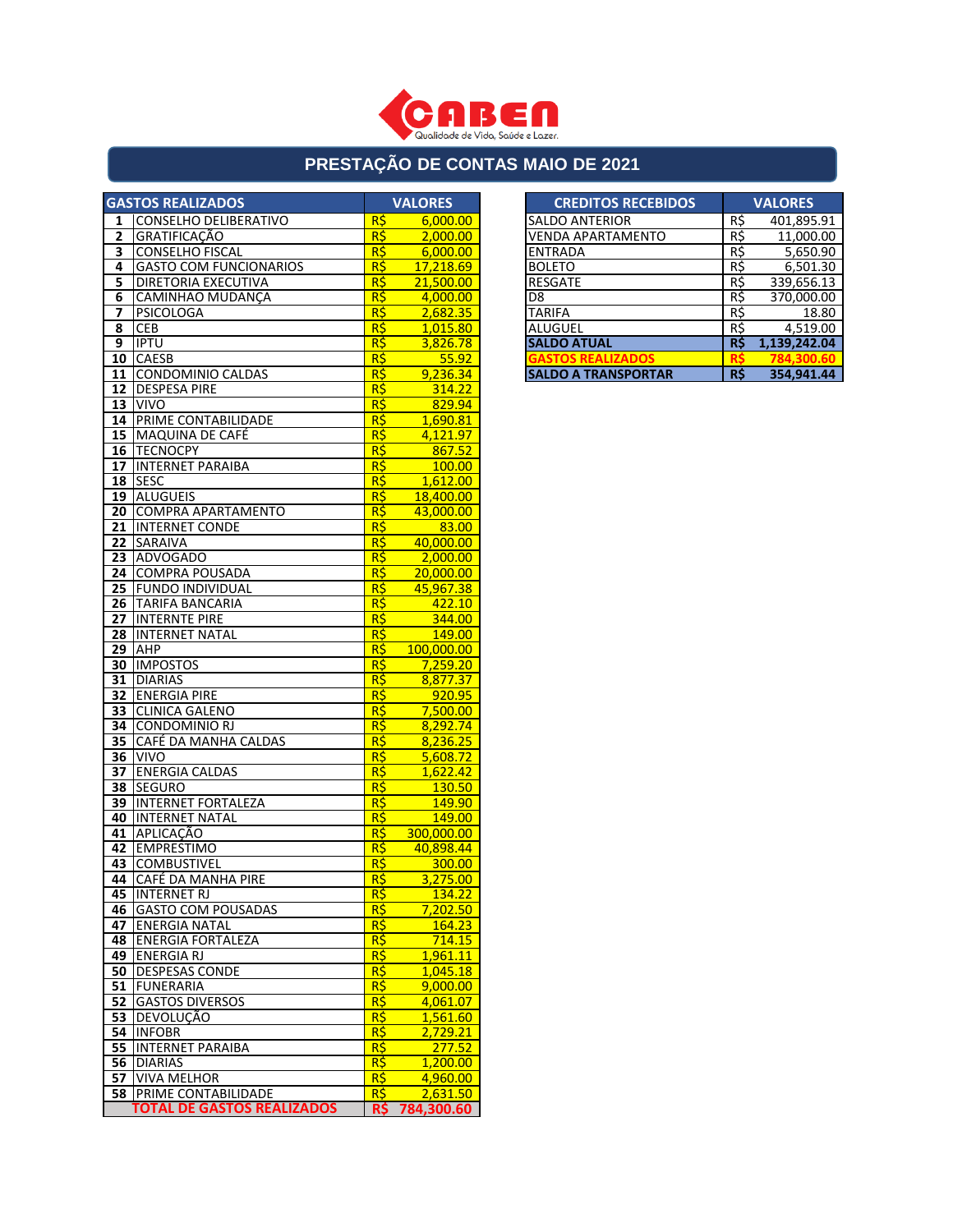

# **PRESTAÇÃO DE CONTAS JUNHO DE 2021**

| R\$<br>SALDO ANTERIOR<br>R\$<br>ADVOGADO - LEONARDO PIMENTA<br>2,000.00<br>354,941.44<br>1<br>$R\frac{1}{2}$<br>R\$<br>357.54<br><b>AGUA PIRENOPOLIS</b><br><b>BOLETO RECEBIDOS</b><br>44,073.09<br>2<br>$R\frac{2}{3}$<br>AHP ADMINISTRADORA POUSADAS E HÓTEIS<br>$R\frac{1}{2}$<br>3<br>100,000.00<br><b>VENDA DE APTOS</b><br>13,000.00<br>$R\frac{1}{2}$<br>R\$<br><b>ALUGUEIS</b><br>51,600.00<br><b>ENTRADA</b><br>18,036.49<br>4<br>APLICAÇÃO<br>R\$<br>R\$<br>400,000.00<br>RESGATE DE APLICAÇÃO<br>100,000.00<br>5<br><b>CAESB SEDE</b><br>R\$<br>R\$<br>67.88<br>REPASSE D8<br>364,261.85<br>6<br>R\$<br>4,720.50<br>R\$<br>CAFÉ CALDAS<br><b>SALDO ATUAL</b><br>894,312.87<br>7<br>$R\frac{2}{3}$<br><b>CAFÉ PIRENOPOLIS</b><br>6,417.00<br><b>GASTOS REALIZADOS</b><br>8<br>R\$<br>876,862.73<br>R\$<br>R\$<br>CAMINHAO MUDANÇA<br>4,000.00<br><b>SALDO A TRANSPORTAR</b><br>17,450.14<br>9<br>$R\frac{4}{3}$<br><b>CEB SEDE</b><br>1,021.48<br>10<br>$R\frac{4}{3}$<br>829.34<br><b>COMBUSTIVEL</b><br>11<br>R\$<br><b>COMPRA APARTAMENTO</b><br>44,000.00<br>12<br>$R\frac{2}{3}$<br><b>COMPRA POUSADA</b><br>20,000.00<br>13<br>R\$<br>CONDOMINIO CALDAS<br>13,584.66<br>14<br>R\$<br>6,000.00<br>CONSELHO DELIBERATIVO<br>15<br>$R\frac{2}{3}$<br>6,000.00<br><b>CONSELHO FISCAL</b><br>16<br>DEVOLUÇÃO/ESTORNO<br>$R\frac{1}{2}$<br>895.00<br>17<br>$R\frac{4}{3}$<br>4,117.36<br>18 DIARIAS<br>$R\frac{2}{3}$<br><b>DIRETORIA EXECUTIVA</b><br>21,500.00<br>19<br>R\$<br><b>EMPRESTIMO</b><br>40,975.05<br>20<br>R\$<br><b>ENERGIA CALDAS</b><br>1,251.28<br>21<br>R\$<br><b>ENERGIA PARAIBA</b><br>218.29<br>22<br>$R\frac{2}{3}$<br><b>ENERGIA PIRENOPOLIS</b><br>1,285.47<br>23<br>$R\frac{2}{3}$<br><b>ESPAÇO VIVA MELHOR</b><br>8,000.00<br>24<br>R\$<br>25<br><b>FUNDO INDIVIDUAL</b><br>35,790.17<br>R\$<br>GASTO COM FUNCIONÁRIOS<br>17,288.99<br>26<br>R\$<br><b>GASTOS COM CALDAS</b><br>27<br>$\blacksquare$<br><b>GASTOS DIVERSOS</b><br>R\$<br>6,383.39<br>28<br>$R\frac{2}{3}$<br><b>GASTOS RJ</b><br>1,400.02<br>29<br>$R\frac{2}{3}$<br>1,359.60<br><b>GLEYCIANE COSTA DOURADO</b><br>30<br><b>GRATIFICAÇÃO</b><br>R\$<br>31<br>500.00<br>R\$<br><b>IMPOSTOS</b><br>7,259.20<br>32<br>R\$<br><b>INFOBR</b><br>2,139.21<br>33<br>R\$<br><b>INTERNET CONDE BAHIA</b><br>83.00<br>34<br>R\$<br><b>INTERNET FORTALEZA</b><br>35<br>$\blacksquare$<br>R\$<br>$\sim$<br><b>INTERNET NATAL</b><br>36<br>R\$<br><b>INTERNET PARAIBA</b><br>100.00<br>37<br>R\$<br><b>INTERNET PIRENOPOLIS</b><br>344.00<br>38<br>R\$<br>134.99<br><b>INTERNET RJ</b><br>39<br>$R\frac{2}{3}$<br>100.60<br><b>INTERNET SEDE</b><br>40<br>$R\frac{2}{3}$<br>177.60<br><b>IPTURJ</b><br>41<br><b>JURIDICO</b><br>$R\frac{1}{2}$<br>40,000.00<br>42<br>R\$<br><b>KELLY</b><br>2,682.35<br>43<br>$R\frac{4}{3}$<br><b>LOCAWEB</b><br>44<br>$\sim$<br>45 MAQUINA CAFE<br>R\$<br>$\sim$ 10 $\pm$<br>R\$<br>6,953.81<br>46 PRIME CONTABILIDADE<br>R\$<br>131.25<br>47 SEGURO CARRO<br>48 SESC<br>R\$<br>1,664.00<br>49 TARIFA BANCARIA<br>R\$<br>47.00<br>R\$<br>6,853.60<br><b>50   TAXA EXTRA ED. RECORD</b><br>51 TECNOCOP<br>R\$<br>867.52<br>$R\frac{2}{3}$<br>829.94<br>52 TELEFONE<br>53 <b>IPTU NATAL</b><br>R\$<br>813.54<br>$R\frac{2}{3}$<br>54 IPTU CALDAS<br>918.41<br>$R\frac{4}{3}$<br>159.62<br><b>55 GASTOS COM CONDE BAHIA</b><br><b>56 PAGAMENTO NAUTICO</b><br>R\$<br>2,612.50<br>$R\frac{2}{3}$<br>57 <b>IPTU SEDE</b><br>427.57 | <b>GASTOS REALIZADOS</b>          |     | <b>VALORES</b> | <b>CREDITOS RECEBIDOS</b> | <b>VALORES</b> |
|---------------------------------------------------------------------------------------------------------------------------------------------------------------------------------------------------------------------------------------------------------------------------------------------------------------------------------------------------------------------------------------------------------------------------------------------------------------------------------------------------------------------------------------------------------------------------------------------------------------------------------------------------------------------------------------------------------------------------------------------------------------------------------------------------------------------------------------------------------------------------------------------------------------------------------------------------------------------------------------------------------------------------------------------------------------------------------------------------------------------------------------------------------------------------------------------------------------------------------------------------------------------------------------------------------------------------------------------------------------------------------------------------------------------------------------------------------------------------------------------------------------------------------------------------------------------------------------------------------------------------------------------------------------------------------------------------------------------------------------------------------------------------------------------------------------------------------------------------------------------------------------------------------------------------------------------------------------------------------------------------------------------------------------------------------------------------------------------------------------------------------------------------------------------------------------------------------------------------------------------------------------------------------------------------------------------------------------------------------------------------------------------------------------------------------------------------------------------------------------------------------------------------------------------------------------------------------------------------------------------------------------------------------------------------------------------------------------------------------------------------------------------------------------------------------------------------------------------------------------------------------------------------------------------------------------------------------------------------------------------------------------------------------------------------------------------------------------------------------------------------------------------------------------------------------------------------------------------------------------------------------------------------------------------------------------------------------------------------------------------------------------------------------------------------------------------------------|-----------------------------------|-----|----------------|---------------------------|----------------|
|                                                                                                                                                                                                                                                                                                                                                                                                                                                                                                                                                                                                                                                                                                                                                                                                                                                                                                                                                                                                                                                                                                                                                                                                                                                                                                                                                                                                                                                                                                                                                                                                                                                                                                                                                                                                                                                                                                                                                                                                                                                                                                                                                                                                                                                                                                                                                                                                                                                                                                                                                                                                                                                                                                                                                                                                                                                                                                                                                                                                                                                                                                                                                                                                                                                                                                                                                                                                                                                         |                                   |     |                |                           |                |
|                                                                                                                                                                                                                                                                                                                                                                                                                                                                                                                                                                                                                                                                                                                                                                                                                                                                                                                                                                                                                                                                                                                                                                                                                                                                                                                                                                                                                                                                                                                                                                                                                                                                                                                                                                                                                                                                                                                                                                                                                                                                                                                                                                                                                                                                                                                                                                                                                                                                                                                                                                                                                                                                                                                                                                                                                                                                                                                                                                                                                                                                                                                                                                                                                                                                                                                                                                                                                                                         |                                   |     |                |                           |                |
|                                                                                                                                                                                                                                                                                                                                                                                                                                                                                                                                                                                                                                                                                                                                                                                                                                                                                                                                                                                                                                                                                                                                                                                                                                                                                                                                                                                                                                                                                                                                                                                                                                                                                                                                                                                                                                                                                                                                                                                                                                                                                                                                                                                                                                                                                                                                                                                                                                                                                                                                                                                                                                                                                                                                                                                                                                                                                                                                                                                                                                                                                                                                                                                                                                                                                                                                                                                                                                                         |                                   |     |                |                           |                |
|                                                                                                                                                                                                                                                                                                                                                                                                                                                                                                                                                                                                                                                                                                                                                                                                                                                                                                                                                                                                                                                                                                                                                                                                                                                                                                                                                                                                                                                                                                                                                                                                                                                                                                                                                                                                                                                                                                                                                                                                                                                                                                                                                                                                                                                                                                                                                                                                                                                                                                                                                                                                                                                                                                                                                                                                                                                                                                                                                                                                                                                                                                                                                                                                                                                                                                                                                                                                                                                         |                                   |     |                |                           |                |
|                                                                                                                                                                                                                                                                                                                                                                                                                                                                                                                                                                                                                                                                                                                                                                                                                                                                                                                                                                                                                                                                                                                                                                                                                                                                                                                                                                                                                                                                                                                                                                                                                                                                                                                                                                                                                                                                                                                                                                                                                                                                                                                                                                                                                                                                                                                                                                                                                                                                                                                                                                                                                                                                                                                                                                                                                                                                                                                                                                                                                                                                                                                                                                                                                                                                                                                                                                                                                                                         |                                   |     |                |                           |                |
|                                                                                                                                                                                                                                                                                                                                                                                                                                                                                                                                                                                                                                                                                                                                                                                                                                                                                                                                                                                                                                                                                                                                                                                                                                                                                                                                                                                                                                                                                                                                                                                                                                                                                                                                                                                                                                                                                                                                                                                                                                                                                                                                                                                                                                                                                                                                                                                                                                                                                                                                                                                                                                                                                                                                                                                                                                                                                                                                                                                                                                                                                                                                                                                                                                                                                                                                                                                                                                                         |                                   |     |                |                           |                |
|                                                                                                                                                                                                                                                                                                                                                                                                                                                                                                                                                                                                                                                                                                                                                                                                                                                                                                                                                                                                                                                                                                                                                                                                                                                                                                                                                                                                                                                                                                                                                                                                                                                                                                                                                                                                                                                                                                                                                                                                                                                                                                                                                                                                                                                                                                                                                                                                                                                                                                                                                                                                                                                                                                                                                                                                                                                                                                                                                                                                                                                                                                                                                                                                                                                                                                                                                                                                                                                         |                                   |     |                |                           |                |
|                                                                                                                                                                                                                                                                                                                                                                                                                                                                                                                                                                                                                                                                                                                                                                                                                                                                                                                                                                                                                                                                                                                                                                                                                                                                                                                                                                                                                                                                                                                                                                                                                                                                                                                                                                                                                                                                                                                                                                                                                                                                                                                                                                                                                                                                                                                                                                                                                                                                                                                                                                                                                                                                                                                                                                                                                                                                                                                                                                                                                                                                                                                                                                                                                                                                                                                                                                                                                                                         |                                   |     |                |                           |                |
|                                                                                                                                                                                                                                                                                                                                                                                                                                                                                                                                                                                                                                                                                                                                                                                                                                                                                                                                                                                                                                                                                                                                                                                                                                                                                                                                                                                                                                                                                                                                                                                                                                                                                                                                                                                                                                                                                                                                                                                                                                                                                                                                                                                                                                                                                                                                                                                                                                                                                                                                                                                                                                                                                                                                                                                                                                                                                                                                                                                                                                                                                                                                                                                                                                                                                                                                                                                                                                                         |                                   |     |                |                           |                |
|                                                                                                                                                                                                                                                                                                                                                                                                                                                                                                                                                                                                                                                                                                                                                                                                                                                                                                                                                                                                                                                                                                                                                                                                                                                                                                                                                                                                                                                                                                                                                                                                                                                                                                                                                                                                                                                                                                                                                                                                                                                                                                                                                                                                                                                                                                                                                                                                                                                                                                                                                                                                                                                                                                                                                                                                                                                                                                                                                                                                                                                                                                                                                                                                                                                                                                                                                                                                                                                         |                                   |     |                |                           |                |
|                                                                                                                                                                                                                                                                                                                                                                                                                                                                                                                                                                                                                                                                                                                                                                                                                                                                                                                                                                                                                                                                                                                                                                                                                                                                                                                                                                                                                                                                                                                                                                                                                                                                                                                                                                                                                                                                                                                                                                                                                                                                                                                                                                                                                                                                                                                                                                                                                                                                                                                                                                                                                                                                                                                                                                                                                                                                                                                                                                                                                                                                                                                                                                                                                                                                                                                                                                                                                                                         |                                   |     |                |                           |                |
|                                                                                                                                                                                                                                                                                                                                                                                                                                                                                                                                                                                                                                                                                                                                                                                                                                                                                                                                                                                                                                                                                                                                                                                                                                                                                                                                                                                                                                                                                                                                                                                                                                                                                                                                                                                                                                                                                                                                                                                                                                                                                                                                                                                                                                                                                                                                                                                                                                                                                                                                                                                                                                                                                                                                                                                                                                                                                                                                                                                                                                                                                                                                                                                                                                                                                                                                                                                                                                                         |                                   |     |                |                           |                |
|                                                                                                                                                                                                                                                                                                                                                                                                                                                                                                                                                                                                                                                                                                                                                                                                                                                                                                                                                                                                                                                                                                                                                                                                                                                                                                                                                                                                                                                                                                                                                                                                                                                                                                                                                                                                                                                                                                                                                                                                                                                                                                                                                                                                                                                                                                                                                                                                                                                                                                                                                                                                                                                                                                                                                                                                                                                                                                                                                                                                                                                                                                                                                                                                                                                                                                                                                                                                                                                         |                                   |     |                |                           |                |
|                                                                                                                                                                                                                                                                                                                                                                                                                                                                                                                                                                                                                                                                                                                                                                                                                                                                                                                                                                                                                                                                                                                                                                                                                                                                                                                                                                                                                                                                                                                                                                                                                                                                                                                                                                                                                                                                                                                                                                                                                                                                                                                                                                                                                                                                                                                                                                                                                                                                                                                                                                                                                                                                                                                                                                                                                                                                                                                                                                                                                                                                                                                                                                                                                                                                                                                                                                                                                                                         |                                   |     |                |                           |                |
|                                                                                                                                                                                                                                                                                                                                                                                                                                                                                                                                                                                                                                                                                                                                                                                                                                                                                                                                                                                                                                                                                                                                                                                                                                                                                                                                                                                                                                                                                                                                                                                                                                                                                                                                                                                                                                                                                                                                                                                                                                                                                                                                                                                                                                                                                                                                                                                                                                                                                                                                                                                                                                                                                                                                                                                                                                                                                                                                                                                                                                                                                                                                                                                                                                                                                                                                                                                                                                                         |                                   |     |                |                           |                |
|                                                                                                                                                                                                                                                                                                                                                                                                                                                                                                                                                                                                                                                                                                                                                                                                                                                                                                                                                                                                                                                                                                                                                                                                                                                                                                                                                                                                                                                                                                                                                                                                                                                                                                                                                                                                                                                                                                                                                                                                                                                                                                                                                                                                                                                                                                                                                                                                                                                                                                                                                                                                                                                                                                                                                                                                                                                                                                                                                                                                                                                                                                                                                                                                                                                                                                                                                                                                                                                         |                                   |     |                |                           |                |
|                                                                                                                                                                                                                                                                                                                                                                                                                                                                                                                                                                                                                                                                                                                                                                                                                                                                                                                                                                                                                                                                                                                                                                                                                                                                                                                                                                                                                                                                                                                                                                                                                                                                                                                                                                                                                                                                                                                                                                                                                                                                                                                                                                                                                                                                                                                                                                                                                                                                                                                                                                                                                                                                                                                                                                                                                                                                                                                                                                                                                                                                                                                                                                                                                                                                                                                                                                                                                                                         |                                   |     |                |                           |                |
|                                                                                                                                                                                                                                                                                                                                                                                                                                                                                                                                                                                                                                                                                                                                                                                                                                                                                                                                                                                                                                                                                                                                                                                                                                                                                                                                                                                                                                                                                                                                                                                                                                                                                                                                                                                                                                                                                                                                                                                                                                                                                                                                                                                                                                                                                                                                                                                                                                                                                                                                                                                                                                                                                                                                                                                                                                                                                                                                                                                                                                                                                                                                                                                                                                                                                                                                                                                                                                                         |                                   |     |                |                           |                |
|                                                                                                                                                                                                                                                                                                                                                                                                                                                                                                                                                                                                                                                                                                                                                                                                                                                                                                                                                                                                                                                                                                                                                                                                                                                                                                                                                                                                                                                                                                                                                                                                                                                                                                                                                                                                                                                                                                                                                                                                                                                                                                                                                                                                                                                                                                                                                                                                                                                                                                                                                                                                                                                                                                                                                                                                                                                                                                                                                                                                                                                                                                                                                                                                                                                                                                                                                                                                                                                         |                                   |     |                |                           |                |
|                                                                                                                                                                                                                                                                                                                                                                                                                                                                                                                                                                                                                                                                                                                                                                                                                                                                                                                                                                                                                                                                                                                                                                                                                                                                                                                                                                                                                                                                                                                                                                                                                                                                                                                                                                                                                                                                                                                                                                                                                                                                                                                                                                                                                                                                                                                                                                                                                                                                                                                                                                                                                                                                                                                                                                                                                                                                                                                                                                                                                                                                                                                                                                                                                                                                                                                                                                                                                                                         |                                   |     |                |                           |                |
|                                                                                                                                                                                                                                                                                                                                                                                                                                                                                                                                                                                                                                                                                                                                                                                                                                                                                                                                                                                                                                                                                                                                                                                                                                                                                                                                                                                                                                                                                                                                                                                                                                                                                                                                                                                                                                                                                                                                                                                                                                                                                                                                                                                                                                                                                                                                                                                                                                                                                                                                                                                                                                                                                                                                                                                                                                                                                                                                                                                                                                                                                                                                                                                                                                                                                                                                                                                                                                                         |                                   |     |                |                           |                |
|                                                                                                                                                                                                                                                                                                                                                                                                                                                                                                                                                                                                                                                                                                                                                                                                                                                                                                                                                                                                                                                                                                                                                                                                                                                                                                                                                                                                                                                                                                                                                                                                                                                                                                                                                                                                                                                                                                                                                                                                                                                                                                                                                                                                                                                                                                                                                                                                                                                                                                                                                                                                                                                                                                                                                                                                                                                                                                                                                                                                                                                                                                                                                                                                                                                                                                                                                                                                                                                         |                                   |     |                |                           |                |
|                                                                                                                                                                                                                                                                                                                                                                                                                                                                                                                                                                                                                                                                                                                                                                                                                                                                                                                                                                                                                                                                                                                                                                                                                                                                                                                                                                                                                                                                                                                                                                                                                                                                                                                                                                                                                                                                                                                                                                                                                                                                                                                                                                                                                                                                                                                                                                                                                                                                                                                                                                                                                                                                                                                                                                                                                                                                                                                                                                                                                                                                                                                                                                                                                                                                                                                                                                                                                                                         |                                   |     |                |                           |                |
|                                                                                                                                                                                                                                                                                                                                                                                                                                                                                                                                                                                                                                                                                                                                                                                                                                                                                                                                                                                                                                                                                                                                                                                                                                                                                                                                                                                                                                                                                                                                                                                                                                                                                                                                                                                                                                                                                                                                                                                                                                                                                                                                                                                                                                                                                                                                                                                                                                                                                                                                                                                                                                                                                                                                                                                                                                                                                                                                                                                                                                                                                                                                                                                                                                                                                                                                                                                                                                                         |                                   |     |                |                           |                |
|                                                                                                                                                                                                                                                                                                                                                                                                                                                                                                                                                                                                                                                                                                                                                                                                                                                                                                                                                                                                                                                                                                                                                                                                                                                                                                                                                                                                                                                                                                                                                                                                                                                                                                                                                                                                                                                                                                                                                                                                                                                                                                                                                                                                                                                                                                                                                                                                                                                                                                                                                                                                                                                                                                                                                                                                                                                                                                                                                                                                                                                                                                                                                                                                                                                                                                                                                                                                                                                         |                                   |     |                |                           |                |
|                                                                                                                                                                                                                                                                                                                                                                                                                                                                                                                                                                                                                                                                                                                                                                                                                                                                                                                                                                                                                                                                                                                                                                                                                                                                                                                                                                                                                                                                                                                                                                                                                                                                                                                                                                                                                                                                                                                                                                                                                                                                                                                                                                                                                                                                                                                                                                                                                                                                                                                                                                                                                                                                                                                                                                                                                                                                                                                                                                                                                                                                                                                                                                                                                                                                                                                                                                                                                                                         |                                   |     |                |                           |                |
|                                                                                                                                                                                                                                                                                                                                                                                                                                                                                                                                                                                                                                                                                                                                                                                                                                                                                                                                                                                                                                                                                                                                                                                                                                                                                                                                                                                                                                                                                                                                                                                                                                                                                                                                                                                                                                                                                                                                                                                                                                                                                                                                                                                                                                                                                                                                                                                                                                                                                                                                                                                                                                                                                                                                                                                                                                                                                                                                                                                                                                                                                                                                                                                                                                                                                                                                                                                                                                                         |                                   |     |                |                           |                |
|                                                                                                                                                                                                                                                                                                                                                                                                                                                                                                                                                                                                                                                                                                                                                                                                                                                                                                                                                                                                                                                                                                                                                                                                                                                                                                                                                                                                                                                                                                                                                                                                                                                                                                                                                                                                                                                                                                                                                                                                                                                                                                                                                                                                                                                                                                                                                                                                                                                                                                                                                                                                                                                                                                                                                                                                                                                                                                                                                                                                                                                                                                                                                                                                                                                                                                                                                                                                                                                         |                                   |     |                |                           |                |
|                                                                                                                                                                                                                                                                                                                                                                                                                                                                                                                                                                                                                                                                                                                                                                                                                                                                                                                                                                                                                                                                                                                                                                                                                                                                                                                                                                                                                                                                                                                                                                                                                                                                                                                                                                                                                                                                                                                                                                                                                                                                                                                                                                                                                                                                                                                                                                                                                                                                                                                                                                                                                                                                                                                                                                                                                                                                                                                                                                                                                                                                                                                                                                                                                                                                                                                                                                                                                                                         |                                   |     |                |                           |                |
|                                                                                                                                                                                                                                                                                                                                                                                                                                                                                                                                                                                                                                                                                                                                                                                                                                                                                                                                                                                                                                                                                                                                                                                                                                                                                                                                                                                                                                                                                                                                                                                                                                                                                                                                                                                                                                                                                                                                                                                                                                                                                                                                                                                                                                                                                                                                                                                                                                                                                                                                                                                                                                                                                                                                                                                                                                                                                                                                                                                                                                                                                                                                                                                                                                                                                                                                                                                                                                                         |                                   |     |                |                           |                |
|                                                                                                                                                                                                                                                                                                                                                                                                                                                                                                                                                                                                                                                                                                                                                                                                                                                                                                                                                                                                                                                                                                                                                                                                                                                                                                                                                                                                                                                                                                                                                                                                                                                                                                                                                                                                                                                                                                                                                                                                                                                                                                                                                                                                                                                                                                                                                                                                                                                                                                                                                                                                                                                                                                                                                                                                                                                                                                                                                                                                                                                                                                                                                                                                                                                                                                                                                                                                                                                         |                                   |     |                |                           |                |
|                                                                                                                                                                                                                                                                                                                                                                                                                                                                                                                                                                                                                                                                                                                                                                                                                                                                                                                                                                                                                                                                                                                                                                                                                                                                                                                                                                                                                                                                                                                                                                                                                                                                                                                                                                                                                                                                                                                                                                                                                                                                                                                                                                                                                                                                                                                                                                                                                                                                                                                                                                                                                                                                                                                                                                                                                                                                                                                                                                                                                                                                                                                                                                                                                                                                                                                                                                                                                                                         |                                   |     |                |                           |                |
|                                                                                                                                                                                                                                                                                                                                                                                                                                                                                                                                                                                                                                                                                                                                                                                                                                                                                                                                                                                                                                                                                                                                                                                                                                                                                                                                                                                                                                                                                                                                                                                                                                                                                                                                                                                                                                                                                                                                                                                                                                                                                                                                                                                                                                                                                                                                                                                                                                                                                                                                                                                                                                                                                                                                                                                                                                                                                                                                                                                                                                                                                                                                                                                                                                                                                                                                                                                                                                                         |                                   |     |                |                           |                |
|                                                                                                                                                                                                                                                                                                                                                                                                                                                                                                                                                                                                                                                                                                                                                                                                                                                                                                                                                                                                                                                                                                                                                                                                                                                                                                                                                                                                                                                                                                                                                                                                                                                                                                                                                                                                                                                                                                                                                                                                                                                                                                                                                                                                                                                                                                                                                                                                                                                                                                                                                                                                                                                                                                                                                                                                                                                                                                                                                                                                                                                                                                                                                                                                                                                                                                                                                                                                                                                         |                                   |     |                |                           |                |
|                                                                                                                                                                                                                                                                                                                                                                                                                                                                                                                                                                                                                                                                                                                                                                                                                                                                                                                                                                                                                                                                                                                                                                                                                                                                                                                                                                                                                                                                                                                                                                                                                                                                                                                                                                                                                                                                                                                                                                                                                                                                                                                                                                                                                                                                                                                                                                                                                                                                                                                                                                                                                                                                                                                                                                                                                                                                                                                                                                                                                                                                                                                                                                                                                                                                                                                                                                                                                                                         |                                   |     |                |                           |                |
|                                                                                                                                                                                                                                                                                                                                                                                                                                                                                                                                                                                                                                                                                                                                                                                                                                                                                                                                                                                                                                                                                                                                                                                                                                                                                                                                                                                                                                                                                                                                                                                                                                                                                                                                                                                                                                                                                                                                                                                                                                                                                                                                                                                                                                                                                                                                                                                                                                                                                                                                                                                                                                                                                                                                                                                                                                                                                                                                                                                                                                                                                                                                                                                                                                                                                                                                                                                                                                                         |                                   |     |                |                           |                |
|                                                                                                                                                                                                                                                                                                                                                                                                                                                                                                                                                                                                                                                                                                                                                                                                                                                                                                                                                                                                                                                                                                                                                                                                                                                                                                                                                                                                                                                                                                                                                                                                                                                                                                                                                                                                                                                                                                                                                                                                                                                                                                                                                                                                                                                                                                                                                                                                                                                                                                                                                                                                                                                                                                                                                                                                                                                                                                                                                                                                                                                                                                                                                                                                                                                                                                                                                                                                                                                         |                                   |     |                |                           |                |
|                                                                                                                                                                                                                                                                                                                                                                                                                                                                                                                                                                                                                                                                                                                                                                                                                                                                                                                                                                                                                                                                                                                                                                                                                                                                                                                                                                                                                                                                                                                                                                                                                                                                                                                                                                                                                                                                                                                                                                                                                                                                                                                                                                                                                                                                                                                                                                                                                                                                                                                                                                                                                                                                                                                                                                                                                                                                                                                                                                                                                                                                                                                                                                                                                                                                                                                                                                                                                                                         |                                   |     |                |                           |                |
|                                                                                                                                                                                                                                                                                                                                                                                                                                                                                                                                                                                                                                                                                                                                                                                                                                                                                                                                                                                                                                                                                                                                                                                                                                                                                                                                                                                                                                                                                                                                                                                                                                                                                                                                                                                                                                                                                                                                                                                                                                                                                                                                                                                                                                                                                                                                                                                                                                                                                                                                                                                                                                                                                                                                                                                                                                                                                                                                                                                                                                                                                                                                                                                                                                                                                                                                                                                                                                                         |                                   |     |                |                           |                |
|                                                                                                                                                                                                                                                                                                                                                                                                                                                                                                                                                                                                                                                                                                                                                                                                                                                                                                                                                                                                                                                                                                                                                                                                                                                                                                                                                                                                                                                                                                                                                                                                                                                                                                                                                                                                                                                                                                                                                                                                                                                                                                                                                                                                                                                                                                                                                                                                                                                                                                                                                                                                                                                                                                                                                                                                                                                                                                                                                                                                                                                                                                                                                                                                                                                                                                                                                                                                                                                         |                                   |     |                |                           |                |
|                                                                                                                                                                                                                                                                                                                                                                                                                                                                                                                                                                                                                                                                                                                                                                                                                                                                                                                                                                                                                                                                                                                                                                                                                                                                                                                                                                                                                                                                                                                                                                                                                                                                                                                                                                                                                                                                                                                                                                                                                                                                                                                                                                                                                                                                                                                                                                                                                                                                                                                                                                                                                                                                                                                                                                                                                                                                                                                                                                                                                                                                                                                                                                                                                                                                                                                                                                                                                                                         |                                   |     |                |                           |                |
|                                                                                                                                                                                                                                                                                                                                                                                                                                                                                                                                                                                                                                                                                                                                                                                                                                                                                                                                                                                                                                                                                                                                                                                                                                                                                                                                                                                                                                                                                                                                                                                                                                                                                                                                                                                                                                                                                                                                                                                                                                                                                                                                                                                                                                                                                                                                                                                                                                                                                                                                                                                                                                                                                                                                                                                                                                                                                                                                                                                                                                                                                                                                                                                                                                                                                                                                                                                                                                                         |                                   |     |                |                           |                |
|                                                                                                                                                                                                                                                                                                                                                                                                                                                                                                                                                                                                                                                                                                                                                                                                                                                                                                                                                                                                                                                                                                                                                                                                                                                                                                                                                                                                                                                                                                                                                                                                                                                                                                                                                                                                                                                                                                                                                                                                                                                                                                                                                                                                                                                                                                                                                                                                                                                                                                                                                                                                                                                                                                                                                                                                                                                                                                                                                                                                                                                                                                                                                                                                                                                                                                                                                                                                                                                         |                                   |     |                |                           |                |
|                                                                                                                                                                                                                                                                                                                                                                                                                                                                                                                                                                                                                                                                                                                                                                                                                                                                                                                                                                                                                                                                                                                                                                                                                                                                                                                                                                                                                                                                                                                                                                                                                                                                                                                                                                                                                                                                                                                                                                                                                                                                                                                                                                                                                                                                                                                                                                                                                                                                                                                                                                                                                                                                                                                                                                                                                                                                                                                                                                                                                                                                                                                                                                                                                                                                                                                                                                                                                                                         |                                   |     |                |                           |                |
|                                                                                                                                                                                                                                                                                                                                                                                                                                                                                                                                                                                                                                                                                                                                                                                                                                                                                                                                                                                                                                                                                                                                                                                                                                                                                                                                                                                                                                                                                                                                                                                                                                                                                                                                                                                                                                                                                                                                                                                                                                                                                                                                                                                                                                                                                                                                                                                                                                                                                                                                                                                                                                                                                                                                                                                                                                                                                                                                                                                                                                                                                                                                                                                                                                                                                                                                                                                                                                                         |                                   |     |                |                           |                |
|                                                                                                                                                                                                                                                                                                                                                                                                                                                                                                                                                                                                                                                                                                                                                                                                                                                                                                                                                                                                                                                                                                                                                                                                                                                                                                                                                                                                                                                                                                                                                                                                                                                                                                                                                                                                                                                                                                                                                                                                                                                                                                                                                                                                                                                                                                                                                                                                                                                                                                                                                                                                                                                                                                                                                                                                                                                                                                                                                                                                                                                                                                                                                                                                                                                                                                                                                                                                                                                         |                                   |     |                |                           |                |
|                                                                                                                                                                                                                                                                                                                                                                                                                                                                                                                                                                                                                                                                                                                                                                                                                                                                                                                                                                                                                                                                                                                                                                                                                                                                                                                                                                                                                                                                                                                                                                                                                                                                                                                                                                                                                                                                                                                                                                                                                                                                                                                                                                                                                                                                                                                                                                                                                                                                                                                                                                                                                                                                                                                                                                                                                                                                                                                                                                                                                                                                                                                                                                                                                                                                                                                                                                                                                                                         |                                   |     |                |                           |                |
|                                                                                                                                                                                                                                                                                                                                                                                                                                                                                                                                                                                                                                                                                                                                                                                                                                                                                                                                                                                                                                                                                                                                                                                                                                                                                                                                                                                                                                                                                                                                                                                                                                                                                                                                                                                                                                                                                                                                                                                                                                                                                                                                                                                                                                                                                                                                                                                                                                                                                                                                                                                                                                                                                                                                                                                                                                                                                                                                                                                                                                                                                                                                                                                                                                                                                                                                                                                                                                                         |                                   |     |                |                           |                |
|                                                                                                                                                                                                                                                                                                                                                                                                                                                                                                                                                                                                                                                                                                                                                                                                                                                                                                                                                                                                                                                                                                                                                                                                                                                                                                                                                                                                                                                                                                                                                                                                                                                                                                                                                                                                                                                                                                                                                                                                                                                                                                                                                                                                                                                                                                                                                                                                                                                                                                                                                                                                                                                                                                                                                                                                                                                                                                                                                                                                                                                                                                                                                                                                                                                                                                                                                                                                                                                         |                                   |     |                |                           |                |
|                                                                                                                                                                                                                                                                                                                                                                                                                                                                                                                                                                                                                                                                                                                                                                                                                                                                                                                                                                                                                                                                                                                                                                                                                                                                                                                                                                                                                                                                                                                                                                                                                                                                                                                                                                                                                                                                                                                                                                                                                                                                                                                                                                                                                                                                                                                                                                                                                                                                                                                                                                                                                                                                                                                                                                                                                                                                                                                                                                                                                                                                                                                                                                                                                                                                                                                                                                                                                                                         |                                   |     |                |                           |                |
|                                                                                                                                                                                                                                                                                                                                                                                                                                                                                                                                                                                                                                                                                                                                                                                                                                                                                                                                                                                                                                                                                                                                                                                                                                                                                                                                                                                                                                                                                                                                                                                                                                                                                                                                                                                                                                                                                                                                                                                                                                                                                                                                                                                                                                                                                                                                                                                                                                                                                                                                                                                                                                                                                                                                                                                                                                                                                                                                                                                                                                                                                                                                                                                                                                                                                                                                                                                                                                                         |                                   |     |                |                           |                |
|                                                                                                                                                                                                                                                                                                                                                                                                                                                                                                                                                                                                                                                                                                                                                                                                                                                                                                                                                                                                                                                                                                                                                                                                                                                                                                                                                                                                                                                                                                                                                                                                                                                                                                                                                                                                                                                                                                                                                                                                                                                                                                                                                                                                                                                                                                                                                                                                                                                                                                                                                                                                                                                                                                                                                                                                                                                                                                                                                                                                                                                                                                                                                                                                                                                                                                                                                                                                                                                         |                                   |     |                |                           |                |
|                                                                                                                                                                                                                                                                                                                                                                                                                                                                                                                                                                                                                                                                                                                                                                                                                                                                                                                                                                                                                                                                                                                                                                                                                                                                                                                                                                                                                                                                                                                                                                                                                                                                                                                                                                                                                                                                                                                                                                                                                                                                                                                                                                                                                                                                                                                                                                                                                                                                                                                                                                                                                                                                                                                                                                                                                                                                                                                                                                                                                                                                                                                                                                                                                                                                                                                                                                                                                                                         |                                   |     |                |                           |                |
|                                                                                                                                                                                                                                                                                                                                                                                                                                                                                                                                                                                                                                                                                                                                                                                                                                                                                                                                                                                                                                                                                                                                                                                                                                                                                                                                                                                                                                                                                                                                                                                                                                                                                                                                                                                                                                                                                                                                                                                                                                                                                                                                                                                                                                                                                                                                                                                                                                                                                                                                                                                                                                                                                                                                                                                                                                                                                                                                                                                                                                                                                                                                                                                                                                                                                                                                                                                                                                                         |                                   |     |                |                           |                |
|                                                                                                                                                                                                                                                                                                                                                                                                                                                                                                                                                                                                                                                                                                                                                                                                                                                                                                                                                                                                                                                                                                                                                                                                                                                                                                                                                                                                                                                                                                                                                                                                                                                                                                                                                                                                                                                                                                                                                                                                                                                                                                                                                                                                                                                                                                                                                                                                                                                                                                                                                                                                                                                                                                                                                                                                                                                                                                                                                                                                                                                                                                                                                                                                                                                                                                                                                                                                                                                         |                                   |     |                |                           |                |
|                                                                                                                                                                                                                                                                                                                                                                                                                                                                                                                                                                                                                                                                                                                                                                                                                                                                                                                                                                                                                                                                                                                                                                                                                                                                                                                                                                                                                                                                                                                                                                                                                                                                                                                                                                                                                                                                                                                                                                                                                                                                                                                                                                                                                                                                                                                                                                                                                                                                                                                                                                                                                                                                                                                                                                                                                                                                                                                                                                                                                                                                                                                                                                                                                                                                                                                                                                                                                                                         |                                   |     |                |                           |                |
|                                                                                                                                                                                                                                                                                                                                                                                                                                                                                                                                                                                                                                                                                                                                                                                                                                                                                                                                                                                                                                                                                                                                                                                                                                                                                                                                                                                                                                                                                                                                                                                                                                                                                                                                                                                                                                                                                                                                                                                                                                                                                                                                                                                                                                                                                                                                                                                                                                                                                                                                                                                                                                                                                                                                                                                                                                                                                                                                                                                                                                                                                                                                                                                                                                                                                                                                                                                                                                                         |                                   |     |                |                           |                |
|                                                                                                                                                                                                                                                                                                                                                                                                                                                                                                                                                                                                                                                                                                                                                                                                                                                                                                                                                                                                                                                                                                                                                                                                                                                                                                                                                                                                                                                                                                                                                                                                                                                                                                                                                                                                                                                                                                                                                                                                                                                                                                                                                                                                                                                                                                                                                                                                                                                                                                                                                                                                                                                                                                                                                                                                                                                                                                                                                                                                                                                                                                                                                                                                                                                                                                                                                                                                                                                         | <b>TOTAL DE GASTOS REALIZADOS</b> | R\$ | 876,862.73     |                           |                |

| <b>VALORES</b> | <b>CREDITOS RECEBIDOS</b>  |            | <b>VALORES</b> |
|----------------|----------------------------|------------|----------------|
| 2,000.00       | <b>SALDO ANTERIOR</b>      | R\$        | 354,941.44     |
| 357.54         | <b>BOLETO RECEBIDOS</b>    | R\$        | 44,073.09      |
| 100,000.00     | <b>VENDA DE APTOS</b>      | R\$        | 13,000.00      |
| 51,600.00      | <b>ENTRADA</b>             | R\$        | 18,036.49      |
| 400.000.00     | RESGATE DE APLICAÇÃO       | R\$        | 100,000.00     |
| 67.88          | <b>REPASSE D8</b>          | R\$        | 364,261.85     |
| 4,720.50       | <b>SALDO ATUAL</b>         | <b>R\$</b> | 894,312.87     |
| 6.417.00       | <b>ASTOS REALIZADOS</b>    |            | 876.862.73     |
| 4.000.00       | <b>SALDO A TRANSPORTAR</b> | R\$        | 17,450.14      |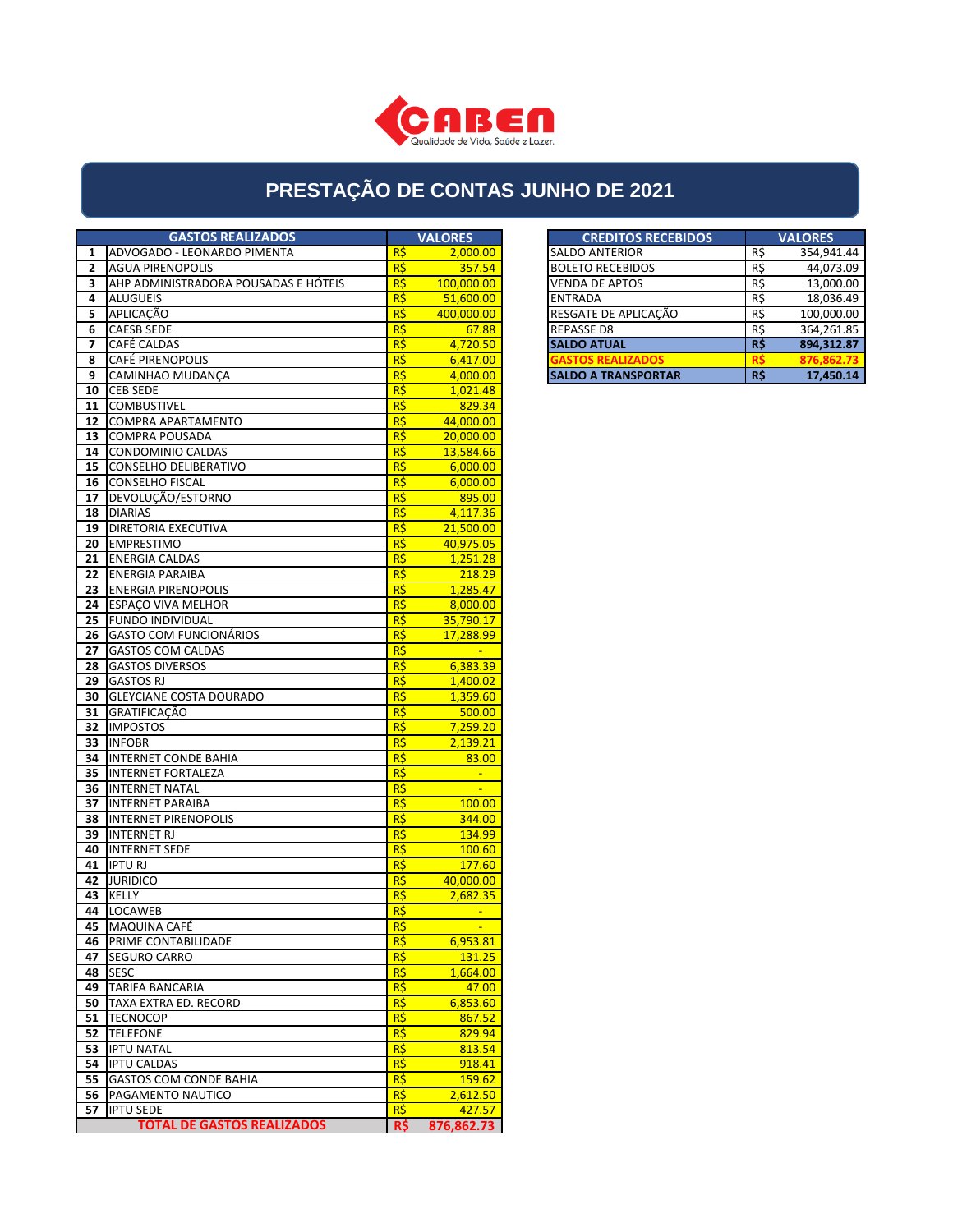

#### **PRESTAÇÃO DE CONTAS JULHO DE 2021**

|    | <b>GASTOS REALIZADOS</b>                        |                                  | <b>VALORES</b>        | <b>CREDITOS RECEBIDOS</b>  |            | <b>VALORES</b> |
|----|-------------------------------------------------|----------------------------------|-----------------------|----------------------------|------------|----------------|
| 1  | ADVOGADO - LEONARDO PIMENTA                     | $R\frac{1}{2}$                   | 2,000.00              | <b>SALDO ANTERIOR</b>      | R\$        | 17,450.14      |
| 2  | <b>AGUA PIRENOPOLIS</b>                         | $R\frac{1}{2}$                   | 1,031.45              | <b>BOLETO RECEBIDOS</b>    | R\$        | 43,880.40      |
| З  | AHP ADMINISTRADORA POUSADAS E HÓTEIS            | R\$                              | 100,500.00            | <b>VENDA DE APTOS</b>      | R\$        | 13,000.00      |
| 4  | <b>ALUGUEIS</b>                                 | $R\frac{1}{2}$                   | 51,600.00             | <b>ENTRADA</b>             | R\$        | 7,138.10       |
| 5  | APLICAÇÃO                                       | $R\frac{1}{2}$                   | 200,000.00            | <b>ESTORNOS</b>            | R\$        | 100.00         |
| 6  | <b>CAESB SEDE</b>                               | $R\frac{2}{3}$                   | 79.88                 | RESGATE DE APLICAÇÃO       | R\$        | 300,626.45     |
| 7  | CAFÉ CALDAS                                     | R\$                              | 8,865.75              | <b>REPASSE D8</b>          | R\$        | 360,400.00     |
| 8  | <b>CAFÉ PIRENOPOLIS</b>                         | $R\frac{1}{2}$                   | 7,153.00              | LOCAÇÃO                    | R\$        | 4,519.00       |
| 9  | CAMINHAO MUDANÇA                                | $R\frac{2}{3}$                   | 4,000.00              | <b>SALDO ATUAL</b>         | R\$        | 747,114.09     |
| 10 | <b>CEB SEDE</b>                                 | R\$                              | 1,042.02              | <b>GASTOS REALIZADOS</b>   | <b>R\$</b> | 683.213.19     |
| 11 | <b>COMBUSTIVEL</b>                              | R\$                              | $\overline{1,724.79}$ | <b>SALDO A TRANSPORTAR</b> | R\$        | 63,900.90      |
| 12 | <b>COMPRA APARTAMENTO</b>                       | R\$                              | 38,000.00             |                            |            |                |
| 13 | <b>COMPRA POUSADA</b>                           | R\$                              | 20,000.00             |                            |            |                |
| 14 | CONDOMINIO CALDAS                               | R\$                              | 19,459.88             |                            |            |                |
| 15 | CONSELHO DELIBERATIVO                           | R\$                              | 6,000.00              |                            |            |                |
|    | 16 CONSELHO FISCAL                              | $R\frac{1}{2}$                   | 6,000.00              |                            |            |                |
| 17 | <b>DIARIAS</b>                                  | R\$                              | 1,593.04              |                            |            |                |
| 18 | <b>DIRETORIA EXECUTIVA</b>                      | $R\frac{1}{2}$                   | 21,500.00             |                            |            |                |
| 19 | <b>EMPRESTIMO</b>                               | R\$                              | 41,064.72             |                            |            |                |
| 20 | <b>ENERGIA CALDAS</b>                           | $R\frac{1}{2}$                   | 1,821.79              |                            |            |                |
| 21 | <b>ENERGIA PARAIBA</b>                          | $R\frac{2}{3}$                   | 507.47                |                            |            |                |
| 22 | <b>ENERGIA PIRENOPOLIS</b>                      | $R\frac{2}{3}$                   | 1,076.14              |                            |            |                |
| 23 | <b>ESPAÇO VIVA MELHOR</b>                       | R\$                              | 10,290.00             |                            |            |                |
|    | 24 FUNDO INDIVIDUAL                             | R\$                              | 30,692.29             |                            |            |                |
| 25 | <b>GASTO COM FUNCIONÁRIOS</b>                   | $R\frac{1}{2}$                   | 22,241.61             |                            |            |                |
| 26 | <b>GASTOS COM CALDAS</b>                        | R\$                              | 2,701.49              |                            |            |                |
| 27 | <b>GASTOS DIVERSOS</b>                          | $R\frac{2}{3}$                   | 4,141.61              |                            |            |                |
| 28 | <b>GASTOS RJ</b>                                | $R\frac{2}{3}$                   | 3,516.51              |                            |            |                |
| 29 | <b>GLEYCIANE COSTA DOURADO</b>                  | $R\frac{2}{3}$                   | 1,969.60              |                            |            |                |
| 30 | GRATIFICAÇÃO                                    | $R\frac{1}{2}$<br>$R\frac{1}{2}$ | 500.00                |                            |            |                |
| 31 | <b>IMPOSTOS</b>                                 |                                  | 8,451.64              |                            |            |                |
| 32 | <b>INFOBR</b><br><b>33 INTERNET CONDE BAHIA</b> | R\$<br>$R\frac{2}{3}$            | 2,099.21<br>83.00     |                            |            |                |
| 34 | <b>INTERNET FORTALEZA</b>                       | $R\zeta$                         | 149.90                |                            |            |                |
| 35 | <b>INTERNET NATAL</b>                           | $R\frac{2}{3}$                   | 301.77                |                            |            |                |
| 36 | <b>INTERNET PIRENOPOLIS</b>                     | R\$                              | 344.00                |                            |            |                |
| 37 | <b>INTERNET RJ</b>                              | R\$                              | 133.63                |                            |            |                |
| 38 | <b>INTERNET SEDE</b>                            | $R\frac{1}{2}$                   | 829.94                |                            |            |                |
|    | 39 IPTU RJ                                      | $R\frac{2}{3}$                   | 177.60                |                            |            |                |
| 40 | <b>JURIDICO</b>                                 | R\$                              | 40,000.00             |                            |            |                |
|    | 41 LOCAWEB                                      | $R\frac{2}{3}$                   | 468.99                |                            |            |                |
|    | 42 MAQUINA CAFÉ                                 | $R\frac{2}{3}$                   | 1,913.54              |                            |            |                |
|    | 43 PRIME CONTABILIDADE                          | $R\frac{2}{3}$                   | 4,322.31              |                            |            |                |
|    | 44 SEGURO CARRO                                 | R\$                              | 132.00                |                            |            |                |
|    | 45 SESC                                         | R\$                              | 1.716.00              |                            |            |                |
|    | 46 TARIFA BANCARIA                              | $R\frac{2}{3}$                   | 72.25                 |                            |            |                |
|    | 47 TAXA EXTRA ED. RECORD                        | $R\frac{1}{2}$                   | 6,853.60              |                            |            |                |
|    | 48 TECNOCOP                                     | R\$                              | 867.52                |                            |            |                |
|    | 49 TELEFONE                                     | $R\frac{1}{2}$                   | 3,223.25              |                            |            |                |
|    | <b>TOTAL DE GASTOS REALIZADOS</b>               |                                  | R\$ 683,213.19        |                            |            |                |

| <b>VALORES</b> | <b>CREDITOS RECEBIDOS</b>  |     | <b>VALORES</b> |
|----------------|----------------------------|-----|----------------|
| 2,000.00       | <b>SALDO ANTERIOR</b>      | R\$ | 17,450.14      |
| 1,031.45       | <b>BOLETO RECEBIDOS</b>    | R\$ | 43,880.40      |
| 100,500.00     | <b>VENDA DE APTOS</b>      | R\$ | 13,000.00      |
| 51,600.00      | <b>ENTRADA</b>             | R\$ | 7,138.10       |
| 200,000.00     | <b>ESTORNOS</b>            | R\$ | 100.00         |
| 79.88          | RESGATE DE APLICAÇÃO       | R\$ | 300,626.45     |
| 8,865.75       | <b>REPASSE D8</b>          | R\$ | 360,400.00     |
| 7,153.00       | LOCAÇÃO                    | R\$ | 4,519.00       |
| 4,000.00       | <b>SALDO ATUAL</b>         | R\$ | 747,114.09     |
| 1,042.02       | <b>GASTOS REALIZADOS</b>   | RS  | 683.213.19     |
| 1.724.79       | <b>SALDO A TRANSPORTAR</b> | R\$ | 63.900.90      |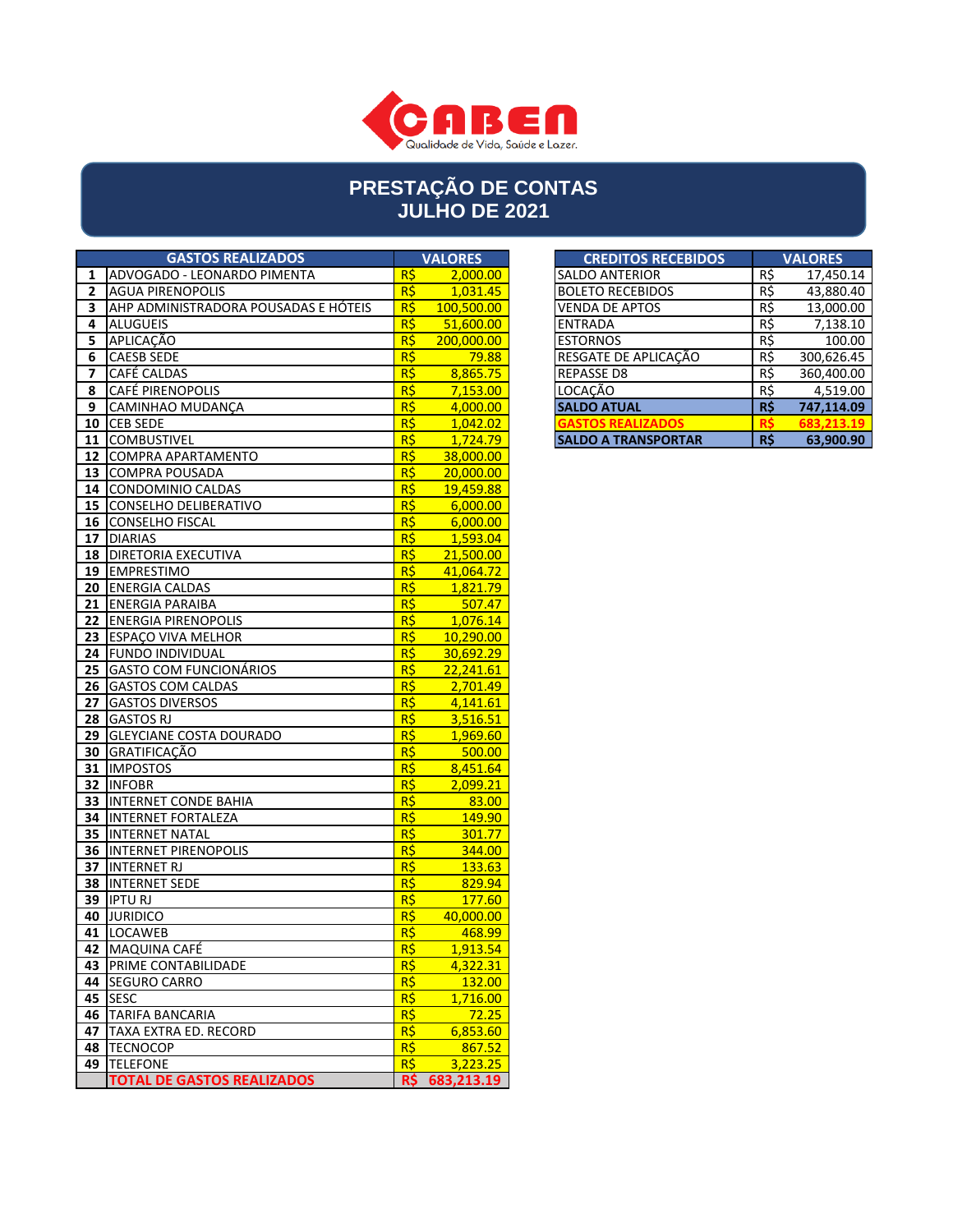

### **PRESTAÇÃO DE CONTAS AGOSTO DE 2021**

|    | <b>GASTOS REALIZADOS</b>          |                | <b>VALORES</b> | <b>CREDITOS RECEBIDOS</b>  |           | <b>VALORES</b> |
|----|-----------------------------------|----------------|----------------|----------------------------|-----------|----------------|
| 1  | <b>ALUGUEIS</b>                   | $R\frac{1}{2}$ | 4,600.00       | <b>SALDO ANTERIOR</b>      | R\$       | 63,900.90      |
| 2  | CONSELHO DELIBERATIVO             | $R\frac{1}{2}$ | 6,000.00       | <b>MULTAS</b>              | R\$       | 1,150.00       |
| З  | ADVOGADO - LEONARDO               | R\$            | 2,000.00       | <b>REPASSE D8</b>          | $R\zeta$  | 355,608.08     |
| 4  | <b>GASTO COM FUNCIONARIOS</b>     | $R\frac{2}{3}$ | 26,024.06      | <b>BOLETOS</b>             | R\$       | 45,058.48      |
| 5  | <b>COMPRA APARTAMENTOS</b>        | R\$            | 58,000.00      | <b>RESGATE</b>             | R\$       | 200,276.09     |
| 6  | <b>TELEFONE</b>                   | R\$            | 2,036.65       | <b>VENDA APARTAMENTO</b>   | R\$       | 13,000.00      |
| 7  | <b>INTERNET</b>                   | R\$            | 2,377.25       | <b>SARAIVA E BARROS</b>    | R\$       | 18,506.03      |
| 8  | <b>IMPOSTOS</b>                   | R\$            | 7,912.84       | ADESÕES                    | R\$       | 1,256.30       |
| 9  | <b>ENERGIA PIRENOPOLIS</b>        | R\$            | 2,487.47       | <b>DIARIAS</b>             | R\$       | 2,025.00       |
|    | 10 GASTOS DIVERSOS                | R\$            | 3,124.81       | <b>ALUGUEL</b>             | R\$       | 4,518.90       |
| 11 | <b>COMBUSTIVEL</b>                | R\$            | 1,732.26       | <b>GELADEIRA</b>           | R\$       | 130.00         |
|    | 12 GRATIFICAÇÃO                   | R\$            | 2,900.00       | SEM IDENTIFICAÇÃO          | R\$       | 310.90         |
|    | 13 DIARIAS                        | R\$            | 36,108.03      | <b>SALDO ATUAL</b>         | R\$       | 705,740.68     |
|    | 14 CONSELHO FISCAL                | R\$            | 6,000.00       | <b>GASTOS REALIZADOS</b>   | <b>RS</b> | 557,774.04     |
|    | <b>15   DIRETORIA EXECUTIVA</b>   | R\$            | 19,000.00      | <b>SALDO A TRANSPORTAR</b> | R\$       | 147,966.64     |
|    | 16 CAMINHÃO MUDANÇA               | R\$            | 4,650.00       |                            |           |                |
| 17 | <b>ENERGIA CALDAS</b>             | $R\frac{1}{2}$ | 1,670.72       |                            |           |                |
|    | <b>18 CEB</b>                     | $R\frac{1}{2}$ | 754.27         |                            |           |                |
|    | 19 CAESB                          | $R\frac{2}{3}$ | 91.80          |                            |           |                |
|    | 20 CONDOMINIO CALDAS              | R\$            | 33,039.57      |                            |           |                |
|    | 21 CONDOMINIO RJ                  | $R\frac{2}{3}$ | 8,253.96       |                            |           |                |
|    | 22 PRIME CONTABILIDADE            | $R\zeta$       | 4,322.31       |                            |           |                |
|    | 23 AGUA PIRENOPOLIS               | $R\frac{2}{3}$ | 631.67         |                            |           |                |
|    | 24 INTERNET BAHIA                 | R\$            | 83.00          |                            |           |                |
|    | 25 IPTU RJ                        | $R\frac{2}{3}$ | 177.60         |                            |           |                |
|    | 26 IPTU NATAL                     | $R\frac{2}{3}$ | 813.54         |                            |           |                |
|    | 27 MAQUINA CAFÉ                   | $R\frac{2}{3}$ | 3,406.04       |                            |           |                |
|    | 28 TECNOCOPY                      | R\$            | 867.52         |                            |           |                |
|    | 29 INTERNET PIRENOPOLIS           | R\$            | 468.87         |                            |           |                |
|    | 30 DOAÇÃO                         | R\$            | 500.00         |                            |           |                |
|    | <b>31 SARAIVA E BARROS</b>        | $R\frac{2}{3}$ | 40,000.00      |                            |           |                |
|    | 32 GASTO COM CALDAS               | R\$            | 1,529.00       |                            |           |                |
|    | <b>33 TARIFA BANCARIA</b>         | $R\frac{2}{3}$ | 136.97         |                            |           |                |
|    | 34 FUNDO INDIVIDUAL               | $R\frac{2}{3}$ | 15,319.82      |                            |           |                |
|    | 35 AHP ADMINISTRAÇÃO              | $R\frac{1}{2}$ | 102,000.00     |                            |           |                |
|    | 36 CAFÉ DA MANHÃ PIRENOPOLIS      | R\$            | 14,500.00      |                            |           |                |
|    | 37 SEGURO                         | $R\frac{2}{3}$ | 129.00         |                            |           |                |
|    | 38 CAFÉ DA MANHÃ CALDAS           | R\$            | 24,566.00      |                            |           |                |
|    | 39 EMPRESTIMO                     | $R\text{S}$    | 41,157.24      |                            |           |                |
|    | 40 INFOBR                         | $R\frac{1}{2}$ | 2,797.21       |                            |           |                |
|    | 41 SESC                           | R\$            | 1,742.00       |                            |           |                |
|    | 42 INTERNET RJ                    | $R\zeta$       | 134.99         |                            |           |                |
|    | 43 ENERGIA PARAIBA                | R\$            | 496.70         |                            |           |                |
|    | 44 ESPAÇO VIVA MELHOR             | $R\frac{1}{2}$ | 14.840.13      |                            |           |                |
|    | 45 INTERNET NATAL                 | $R\frac{1}{2}$ | 152.87         |                            |           |                |
|    | 46 CONTRATO POUSADA PIRENOPOLIS   | $R\frac{2}{3}$ | 47,000.00      |                            |           |                |
|    | 47 CLINICA CORPO E MENTE          | $R\frac{2}{3}$ | 675.00         |                            |           |                |
|    | 48 CLINICA GALENO                 | $R\frac{2}{3}$ | 7,000.00       |                            |           |                |
|    | 49 GASTO COM POUSADAS             | $R\frac{1}{2}$ | 3,562.87       |                            |           |                |
|    | <b>TOTAL DE GASTOS REALIZADOS</b> | R\$            | 557,774.04     |                            |           |                |

| <b>VALORES</b> | <b>CREDITOS RECEBIDOS</b>  | <b>VALORES</b> |            |  |
|----------------|----------------------------|----------------|------------|--|
| 4,600.00       | <b>SALDO ANTERIOR</b>      | R\$            | 63,900.90  |  |
| 6,000.00       | <b>MULTAS</b>              | R\$            | 1,150.00   |  |
| 2,000.00       | <b>REPASSE D8</b>          | R\$            | 355,608.08 |  |
| 26,024.06      | <b>BOLETOS</b>             | R\$            | 45,058.48  |  |
| 58,000.00      | <b>RESGATE</b>             | R\$            | 200,276.09 |  |
| 2.036.65       | <b>VENDA APARTAMENTO</b>   | R\$            | 13.000.00  |  |
| 2.377.25       | SARAIVA E BARROS           | R\$            | 18,506.03  |  |
| 7.912.84       | ADESÕES                    | R\$            | 1,256.30   |  |
| 2,487.47       | <b>DIARIAS</b>             | R\$            | 2,025.00   |  |
| 3.124.81       | ALUGUEL                    | R\$            | 4,518.90   |  |
| 1,732.26       | <b>GELADEIRA</b>           | R\$            | 130.00     |  |
| 2.900.00       | SEM IDENTIFICAÇÃO          | R\$            | 310.90     |  |
| 36,108.03      | <b>SALDO ATUAL</b>         | R\$            | 705,740.68 |  |
| 6.000.00       | <b>GASTOS REALIZADOS</b>   | R\$            | 557.774.04 |  |
| 19.000.00      | <b>SALDO A TRANSPORTAR</b> | R\$            | 147.966.64 |  |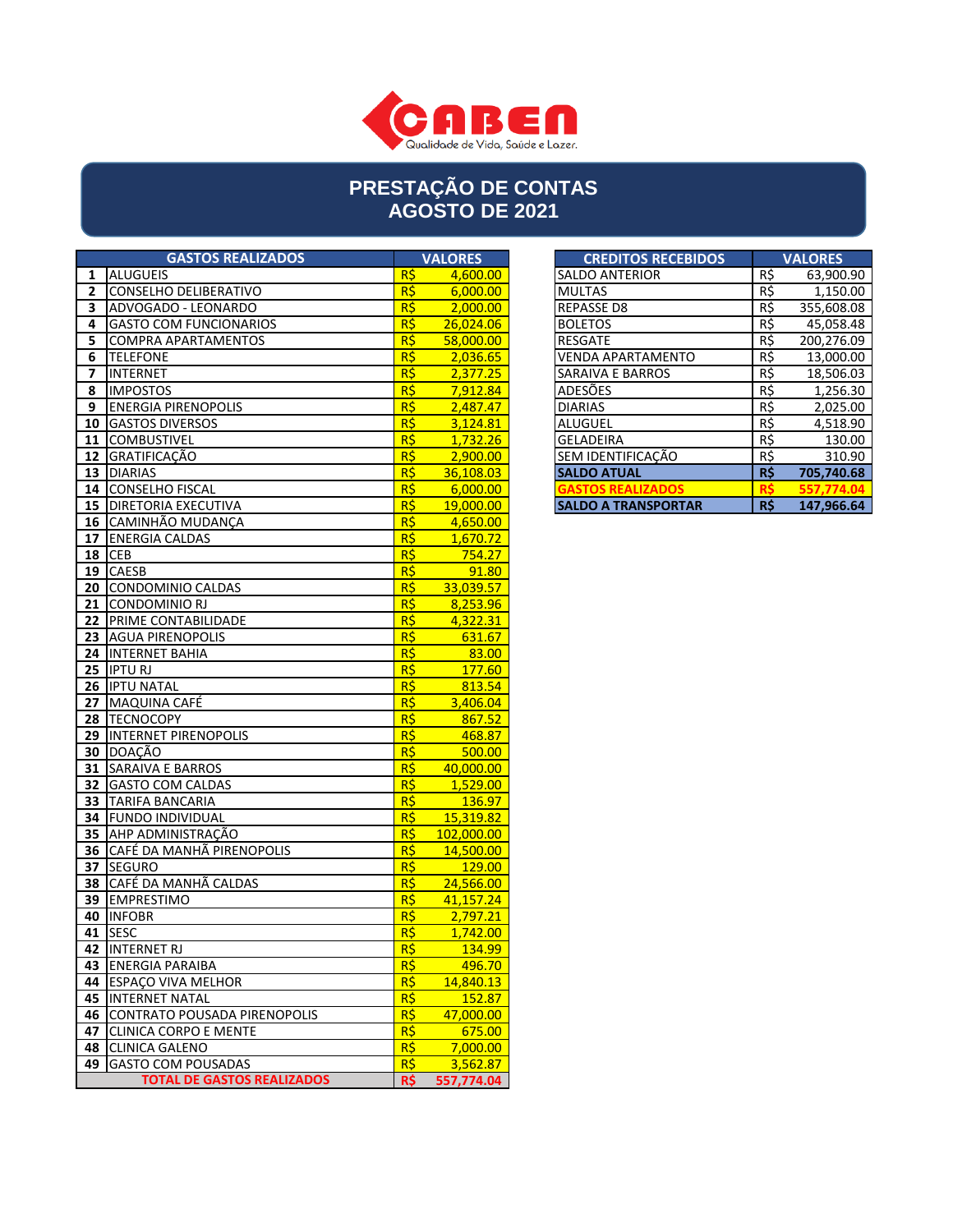

# **PRESTAÇÃO DE CONTAS SETEMBRO DE 2021**

|    | <b>GASTOS REALIZADOS</b>          |                 | <b>VALORES</b> | <b>CREDITOS RECEBIDOS</b>  |                 | <b>VALORES</b> |
|----|-----------------------------------|-----------------|----------------|----------------------------|-----------------|----------------|
| 1  | <b>ALUGUEIS</b>                   | R\$             | 4.600.00       | <b>SALDO ANTERIOR</b>      | R\$             | 147,966.64     |
| 2  | CONSELHO DELIBERATIVO             | $R\frac{1}{2}$  | 6,100.00       | <b>MULTAS</b>              | $R\overline{S}$ | 180.00         |
| 3  | ADVOGADO - LEONARDO               | $R\overline{S}$ | 2,000.00       | <b>REPASSE D8</b>          | $R\overline{S}$ | 352,405.55     |
| 4  | <b>GASTO COM FUNCIONARIOS</b>     | R\$             | 20,020.25      | <b>BOLETOS</b>             | $R\overline{S}$ | 36,545.48      |
| 5  | <b>COMPRA APARTAMENTOS</b>        | R\$             | 58,000.00      | <b>VENDA APARTAMENTO</b>   | R\$             | 2,000.00       |
| 6  | <b>TELEFONE</b>                   | $R\frac{2}{3}$  | 1,752.65       | ADESÕES                    | $R\overline{S}$ | 160.00         |
| 7  | <b>INTERNET</b>                   | $R\overline{S}$ | 5,369.25       | <b>DIARIAS</b>             | $R\overline{S}$ | 850.00         |
| 8  | <b>IMPOSTOS</b>                   | $R\frac{2}{3}$  | 8,309.06       | ALUGUEL                    | $R\overline{S}$ | 4,518.00       |
| 9  | <b>ENERGIA PIRENOPOLIS</b>        | $R\frac{1}{2}$  | 1,811.51       | SEM IDENTIFICAÇÃO          | R\$             | 11,228.75      |
| 10 | <b>GASTOS DIVERSOS</b>            | $R\frac{1}{2}$  | 14,613.63      | <b>SALDO ATUAL</b>         | R\$             | 555,854.42     |
|    | 11 COMBUSTIVEL                    | $R\frac{1}{2}$  | 1,386.99       | <b>GASTOS REALIZADOS</b>   | R\$             | 565,220.12     |
|    | 12 GRATIFICAÇÃO                   | $R\overline{S}$ | 3,850.00       | <b>SALDO A TRANSPORTAR</b> | -R\$            | 9,365.70       |
|    | 13 DIARIAS                        | $R\frac{1}{2}$  | 2,333.36       |                            |                 |                |
|    | 14 CONSELHO FISCAL                | R\$             | 7,425.00       |                            |                 |                |
|    | 15 DIRETORIA EXECUTIVA            | $R\overline{S}$ | 19,000.00      |                            |                 |                |
|    | 16 CAMINHÃO MUDANÇA               | $R\frac{1}{2}$  | 4,650.00       |                            |                 |                |
|    | 17 ENERGIA CALDAS                 | $R\frac{1}{2}$  | 2,258.30       |                            |                 |                |
|    | $18$ CEB                          | $R\frac{2}{3}$  | 1,016.28       |                            |                 |                |
|    | 19 CAESB                          | $R\frac{2}{3}$  | 85.84          |                            |                 |                |
|    | 20 CONDOMINIO CALDAS              | R\$             | 30.311.59      |                            |                 |                |
|    | 21 CONDOMINIO RJ                  | $R\frac{1}{2}$  | 8,253.96       |                            |                 |                |
|    | 22 PRIME CONTABILIDADE            | $R\overline{S}$ | 4,322.31       |                            |                 |                |
|    | 23 IPTU RJ                        | $R\frac{1}{2}$  | 177.60         |                            |                 |                |
|    | 24 TECNOCOPY                      | $R\overline{S}$ | 867.52         |                            |                 |                |
|    | 25 INTERNET PIRENOPOLIS           | $R\frac{2}{3}$  | 411.19         |                            |                 |                |
|    | 26 SARAIVA E BARROS               | $R\frac{2}{3}$  | 40,000.00      |                            |                 |                |
|    | 27 GASTO COM CALDAS               | $R\frac{2}{3}$  | 3,526.05       |                            |                 |                |
|    | 28 TARIFA BANCARIA                | R\$             | 346.90         |                            |                 |                |
|    | 29 FUNDO INDIVIDUAL               | $R\frac{2}{3}$  | 418.37         |                            |                 |                |
|    | <b>30 AHP ADMINISTRAÇÃO</b>       | $R\overline{S}$ | 195,000.00     |                            |                 |                |
|    | 31 CAFÉ DA MANHÃ PIRENOPOLIS      | $R\frac{1}{2}$  | 6,000.00       |                            |                 |                |
|    | 32 SEGURO                         | $R\frac{1}{2}$  | 131.25         |                            |                 |                |
|    | 33 CAFÉ DA MANHÃ CALDAS           | $R\overline{S}$ | 9,794.45       |                            |                 |                |
|    | 34 EMPRESTIMO                     | $R\frac{2}{3}$  | 59,779.51      |                            |                 |                |
|    | 35 INFOBR                         | $R\frac{1}{2}$  | 2,802.81       |                            |                 |                |
|    | <b>36 SESC</b>                    | $R\frac{2}{3}$  | 1,804.53       |                            |                 |                |
|    | 37 INTERNET RJ                    | $R\overline{S}$ | 132.56         |                            |                 |                |
|    | 38 ESPAÇO VIVA MELHOR             | $R\overline{S}$ | 10,130.00      |                            |                 |                |
|    | <b>39 CLINICA CORPO E MENTE</b>   | R\$             | 4,345.23       |                            |                 |                |
|    | 40 GASTO COM POUSADAS             | $R\frac{1}{2}$  | 5,598.88       |                            |                 |                |
| 41 | <b>INTERNET FORTALEZA</b>         | R\$             | 149.90         |                            |                 |                |
|    | 42 CAFÉ E DIARIAS ARACAJU         | R\$             | 10,000.00      |                            |                 |                |
|    | 43 AGUA PIRENOPOLIS               | R\$             | 1,033.39       |                            |                 |                |
|    | 44 COMISSÃO PERMANENTE            | $R\text{S}$     | 5,300.00       |                            |                 |                |
|    | <b>TOTAL DE GASTOS REALIZADOS</b> |                 | R\$ 565,220.12 |                            |                 |                |

| <b>VALORES</b> | <b>CREDITOS RECEBIDOS</b>  |           | <b>VALORES</b> |
|----------------|----------------------------|-----------|----------------|
| 4,600.00       | <b>SALDO ANTERIOR</b>      | R\$       | 147,966.64     |
| 6,100.00       | <b>MULTAS</b>              | R\$       | 180.00         |
| 2,000.00       | <b>REPASSE D8</b>          | R\$       | 352,405.55     |
| 20,020.25      | <b>BOLETOS</b>             | R\$       | 36,545.48      |
| 58,000.00      | <b>VENDA APARTAMENTO</b>   | R\$       | 2,000.00       |
| 1,752.65       | ADESÕES                    | R\$       | 160.00         |
| 5,369.25       | <b>DIARIAS</b>             | R\$       | 850.00         |
| 8,309.06       | ALUGUEL                    | R\$       | 4,518.00       |
| 1,811.51       | SEM IDENTIFICAÇÃO          | R\$       | 11,228.75      |
| 14,613.63      | <b>SALDO ATUAL</b>         | R\$       | 555,854.42     |
| 1,386.99       | <b>GASTOS REALIZADOS</b>   | <b>RS</b> | 565,220.12     |
| 3.850.00       | <b>SALDO A TRANSPORTAR</b> | -R\$      | 9.365.70       |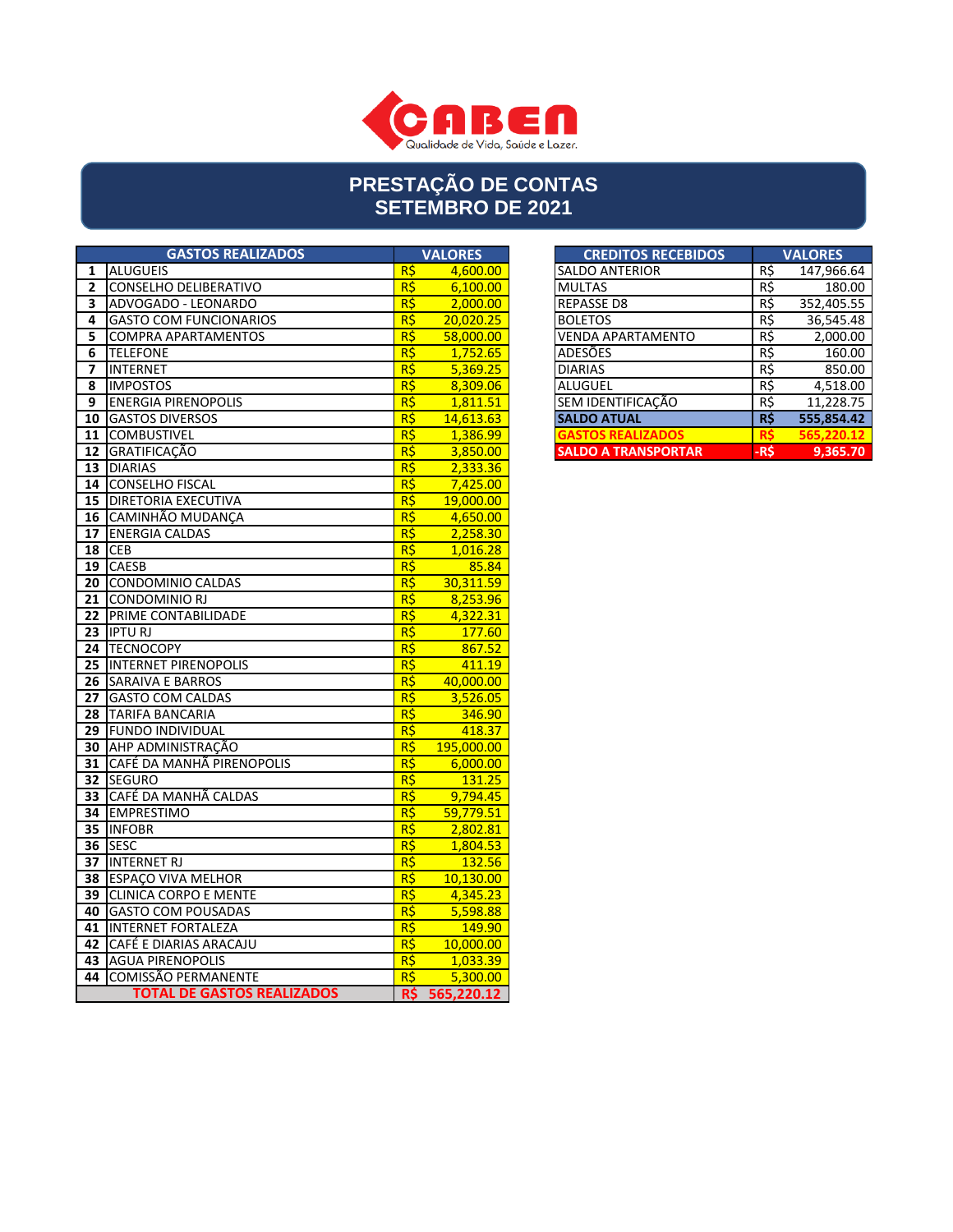

#### **PRESTAÇÃO DE CONTAS OUTUBRO DE 2021**

|    | <b>GASTOS REALIZADOS</b>          |                 | <b>VALORES</b> | <b>CREDITOS RECEBIDOS</b>  |      | <b>VALORES</b> |
|----|-----------------------------------|-----------------|----------------|----------------------------|------|----------------|
| 1  | <b>ALUGUEIS</b>                   | $R\frac{1}{2}$  | 1,600.00       | <b>SALDO ANTERIOR</b>      | -R\$ | 9,365.70       |
| 2  | CONSELHO DELIBERATIVO             | $R\overline{S}$ | 6,100.00       | <b>MULTAS</b>              | R\$  | 60.00          |
| 3  | ADVOGADO - LEONARDO               | R\$             | 2,000.00       | <b>REPASSE D8</b>          | R\$  | 348,500.00     |
| 4  | <b>GASTO COM FUNCIONARIOS</b>     | R\$             | 19,668.29      | <b>BOLETOS</b>             | R\$  | 34,701.97      |
| 5  | <b>COMPRA APARTAMENTOS</b>        | R\$             | 58,000.00      | <b>VENDA APARTAMENTO</b>   | R\$  | 2,000.00       |
| 6  | <b>TELEFONE</b>                   | R\$             | 2,601.89       | <b>DIARIAS</b>             | R\$  | 600.00         |
| 7  | <b>INTERNET</b>                   | R\$             | 2,353.22       | <b>ALUGUEL</b>             | R\$  | 4,518.00       |
| 8  | <b>IMPOSTOS</b>                   | $R\frac{2}{3}$  | 15,294.77      | <b>SALDO ATUAL</b>         | R\$  | 390,379.97     |
| 9  | <b>ENERGIA PIRENOPOLIS</b>        | R\$             | 1,448.44       | <b>GASTOS REALIZADOS</b>   | R\$  | 418,245.04     |
| 10 | <b>GASTOS DIVERSOS</b>            | R\$             | 12,614.07      | <b>SALDO A TRANSPORTAR</b> | -R\$ | 27,865.07      |
| 11 | <b>COMBUSTIVEL</b>                | $R\frac{2}{3}$  | 899.55         |                            |      |                |
| 12 | <b>EMPRESTIMO</b>                 | R\$             | 41,679.75      |                            |      |                |
| 13 | <b>CONSELHO FISCAL</b>            | R\$             | 4,775.00       |                            |      |                |
| 14 | <b>DIRETORIA EXECUTIVA</b>        | $R\overline{S}$ | 9,500.00       |                            |      |                |
| 15 | CAMINHÃO MUDANCA                  | R\$             | 4,650.00       |                            |      |                |
| 16 | <b>ENERGIA CALDAS</b>             | R\$             | 4,319.96       |                            |      |                |
|    | <b>17 CEB</b>                     | $R\overline{S}$ | 1,602.67       |                            |      |                |
| 18 | <b>CAESB</b>                      | R\$             | 72.01          |                            |      |                |
| 19 | CONDOMINIO CALDAS                 | R\$             | 34,491.77      |                            |      |                |
| 20 | PRIME CONTABILIDADE               | $R\overline{S}$ | 4,322.31       |                            |      |                |
| 21 | <b>TECNOCOPY</b>                  | R\$             | 988.97         |                            |      |                |
| 22 | <b>INTERNET PIRENOPOLIS</b>       | R\$             | 344.00         |                            |      |                |
| 23 | <b>SARAIVA E BARROS</b>           | $R\overline{S}$ | 40,000.00      |                            |      |                |
| 24 | <b>GASTO COM CALDAS</b>           | $R\frac{2}{3}$  | 3,526.05       |                            |      |                |
| 25 | <b>TARIFA BANCARIA</b>            | $R\overline{S}$ | 1,298.27       |                            |      |                |
| 26 | <b>FUNDO INDIVIDUAL</b>           | R\$             | 3,433.49       |                            |      |                |
| 27 | AHP ADMINISTRAÇÃO                 | $R\frac{2}{3}$  | 100,000.00     |                            |      |                |
| 28 | <b>SEGURO</b>                     | $R\overline{S}$ | 130.50         |                            |      |                |
| 29 | CAFÉ DA MANHÃ CALDAS              | R\$             | 5,380.06       |                            |      |                |
| 30 | <b>SESC</b>                       | R\$             | 1,768.00       |                            |      |                |
| 31 | <b>CLINICA GALENO</b>             | $R\overline{S}$ | 7,000.00       |                            |      |                |
| 32 | <b>CLINICA CORPO E MENTE</b>      | $R\frac{1}{2}$  | 1,620.00       |                            |      |                |
| 33 | <b>GASTO COM POUSADAS</b>         | $R\frac{1}{2}$  | 740.60         |                            |      |                |
| 34 | <b>AGUA PIRENOPOLIS</b>           | R\$             | 585.12         |                            |      |                |
| 35 | COMISSÃO PERMANENTE               | $R\frac{1}{2}$  | 5,300.00       |                            |      |                |
| 36 | <b>PSICOLOGA</b>                  | $R\overline{S}$ | 2,860.23       |                            |      |                |
| 37 | <b>DEVOLUÇÕES</b>                 | R\$             | 4,391.96       |                            |      |                |
| 38 | <b>LOCAWEB</b>                    | $R\frac{1}{2}$  | 144.09         |                            |      |                |
| 39 | <b>ESPAÇO VIVA MELHOR</b>         | $R\frac{2}{3}$  | 10,740.00      |                            |      |                |
|    | <b>TOTAL DE GASTOS REALIZADOS</b> | R\$             | 418,245.04     |                            |      |                |

| <b>VALORES</b> | <b>CREDITOS RECEBIDOS</b>  |      | <b>VALORES</b> |
|----------------|----------------------------|------|----------------|
| 1,600.00       | <b>SALDO ANTERIOR</b>      | -R\$ | 9,365.70       |
| 6,100.00       | <b>MULTAS</b>              | R\$  | 60.00          |
| 2,000.00       | <b>REPASSE D8</b>          | R\$  | 348,500.00     |
| 19,668.29      | <b>BOLETOS</b>             | R\$  | 34,701.97      |
| 58,000.00      | <b>VENDA APARTAMENTO</b>   | R\$  | 2,000.00       |
| 2,601.89       | <b>DIARIAS</b>             | R\$  | 600.00         |
| 2,353.22       | <b>ALUGUEL</b>             | R\$  | 4,518.00       |
| 15,294.77      | <b>SALDO ATUAL</b>         | R\$  | 390,379.97     |
| 1,448.44       | <b>GASTOS REALIZADOS</b>   | RS   | 418,245.04     |
| 12.614.07      | <b>SALDO A TRANSPORTAR</b> | -R\$ | 27.865.07      |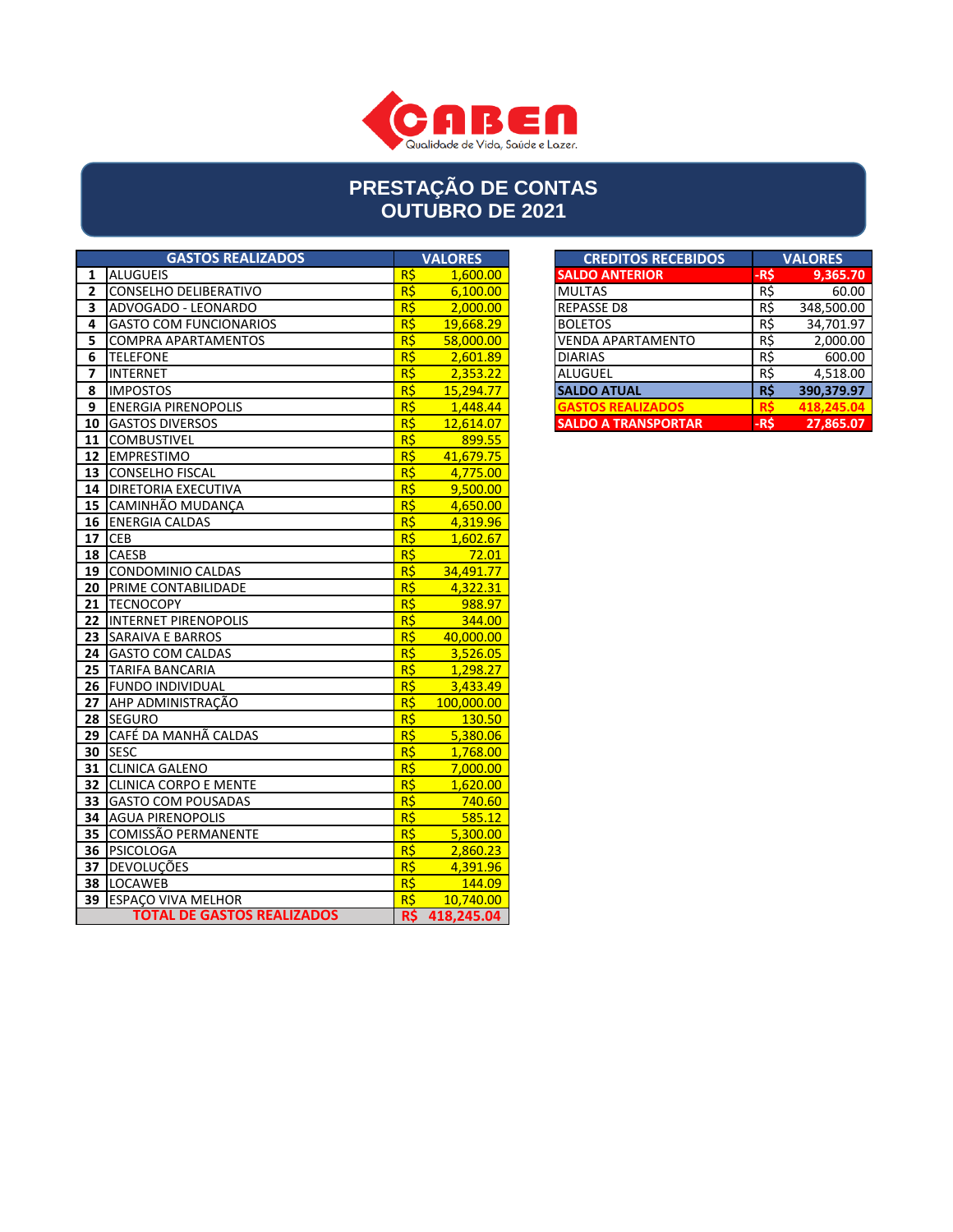

# **PRESTAÇÃO DE CONTAS NOVEMBRO DE 2021**

|                | <b>GASTOS REALIZADOS</b>                                                    |                 | <b>VALORES</b> | <b>CREDITOS RECEBIDOS</b>  |      | <b>VALORES</b> |
|----------------|-----------------------------------------------------------------------------|-----------------|----------------|----------------------------|------|----------------|
| 1              | <b>ALUGUEIS</b>                                                             | R\$             | 1,600.00       | <b>SALDO ANTERIOR</b>      | -R\$ | 27,865.07      |
| $\overline{2}$ | CONSELHO DELIBERATIVO                                                       | R\$             | 4,400.00       | <b>MULTAS</b>              | R\$  | 120.00         |
| 3              | ADVOGADO - LEONARDO                                                         | R\$             | 2,000.00       | <b>REPASSE D8</b>          | R\$  | 344,000.00     |
| 4              | <b>GASTO COM FUNCIONARIOS</b>                                               | R\$             | 23,398.46      | <b>BOLETOS</b>             | R\$  | 36,617.10      |
| 5              | <b>COMPRA APARTAMENTOS</b>                                                  | $R\frac{2}{3}$  | 52,000.00      | <b>VENDA APARTAMENTO</b>   | R\$  | 2,000.00       |
| 6              | <b>TELEFONE</b>                                                             | R\$             | 850.95         | <b>DIARIAS</b>             | R\$  | 900.00         |
| 7              | <b>INTERNET</b>                                                             | R\$             | 2,343.86       | <b>ALUGUEL</b>             | R\$  | 4,511.00       |
| 8              | <b>IMPOSTOS</b>                                                             | R\$             | 1.694.51       | <b>SALDO ATUAL</b>         | R\$  | 388,148.10     |
| 9              | <b>ENERGIA PIRENOPOLIS</b>                                                  | R\$             | 2.360.01       | <b>GASTOS REALIZADOS</b>   | R\$  | 416,760.13     |
| 10             | GASTOS DIVERSOS (GUIAS PROCESSUAIS, RISK,<br>SALDO NEGATIVO E COMPRAS SEDE) | R\$             | 29,200.92      | <b>SALDO A TRANSPORTAR</b> | -R\$ | 28,612.03      |
| 11             | <b>EMPRESTIMO</b>                                                           | $R\frac{2}{3}$  | 42,397.03      |                            |      |                |
| 12             | <b>CONSELHO FISCAL</b>                                                      | R\$             | 4,400.00       |                            |      |                |
| 13             | <b>DIRETORIA EXECUTIVA</b>                                                  | R\$             | 4,500.00       |                            |      |                |
| 14             | <b>ENERGIA CALDAS</b>                                                       | $R\overline{S}$ | 276.63         |                            |      |                |
| 15             | <b>CEB</b>                                                                  | R\$             | 1,738.81       |                            |      |                |
| 16             | <b>CAESB</b>                                                                | R\$             | 152.97         |                            |      |                |
| 17             | <b>CONDOMINIO CALDAS</b>                                                    | R\$             | 33,501.32      |                            |      |                |
| 18             | PRIME CONTABILIDADE                                                         | $R\frac{2}{3}$  | 4,322.31       |                            |      |                |
| 19             | <b>INTERNET PIRENOPOLIS</b>                                                 | R\$             | 344.00         |                            |      |                |
| 20             | <b>SARAIVA E BARROS</b>                                                     | R\$             | 40,000.00      |                            |      |                |
| 21             | <b>GASTO COM CALDAS</b>                                                     | R\$             | 3,526.05       |                            |      |                |
| 22             | <b>TARIFA BANCARIA</b>                                                      | R\$             | 3,502.98       |                            |      |                |
| 23             | <b>FUNDO INDIVIDUAL</b>                                                     | R\$             | 1.557.45       |                            |      |                |
| 24             | AHP ADMINISTRAÇÃO                                                           | $R\frac{2}{3}$  | 100,000.00     |                            |      |                |
| 25             | <b>SESC</b>                                                                 | $R\frac{2}{3}$  | 1,768.00       |                            |      |                |
| 26             | <b>GASTO COM POUSADAS</b>                                                   | R\$             | 12,648.96      |                            |      |                |
| 27             | <b>AGUA PIRENOPOLIS</b>                                                     | R\$             | 681.79         |                            |      |                |
| 28             | <b>COMISSÃO PERMANENTE</b>                                                  | R\$             | 4,850.00       |                            |      |                |
| 29             | <b>DEVOLUÇÕES</b>                                                           | R\$             | 36.023.12      |                            |      |                |
| 30             | <b>CLINICA PONTO DE EQUILIBRIO</b>                                          | R\$             | 720.00         |                            |      |                |
|                | <b>TOTAL DE GASTOS REALIZADOS</b>                                           | R\$             | 416,760.13     |                            |      |                |

| <b>VALORES</b> | <b>CREDITOS RECEBIDOS</b>  |           | <b>VALORES</b> |
|----------------|----------------------------|-----------|----------------|
| 1,600.00       | <b>SALDO ANTERIOR</b>      | -R\$      | 27,865.07      |
| 4,400.00       | <b>MULTAS</b>              | R\$       | 120.00         |
| 2.000.00       | <b>REPASSE D8</b>          | R\$       | 344,000.00     |
| 23,398.46      | <b>BOLETOS</b>             | R\$       | 36,617.10      |
| 52,000.00      | <b>VENDA APARTAMENTO</b>   | R\$       | 2,000.00       |
| 850.95         | <b>DIARIAS</b>             | R\$       | 900.00         |
| 2,343.86       | <b>ALUGUEL</b>             | R\$       | 4,511.00       |
| 1,694.51       | <b>SALDO ATUAL</b>         | R\$       | 388,148.10     |
| 2,360.01       | <b>GASTOS REALIZADOS</b>   | <b>RŚ</b> | 416.760.13     |
| 20.200.02      | <b>SALDO A TRANSPORTAR</b> | -R\$      | 28,612.03      |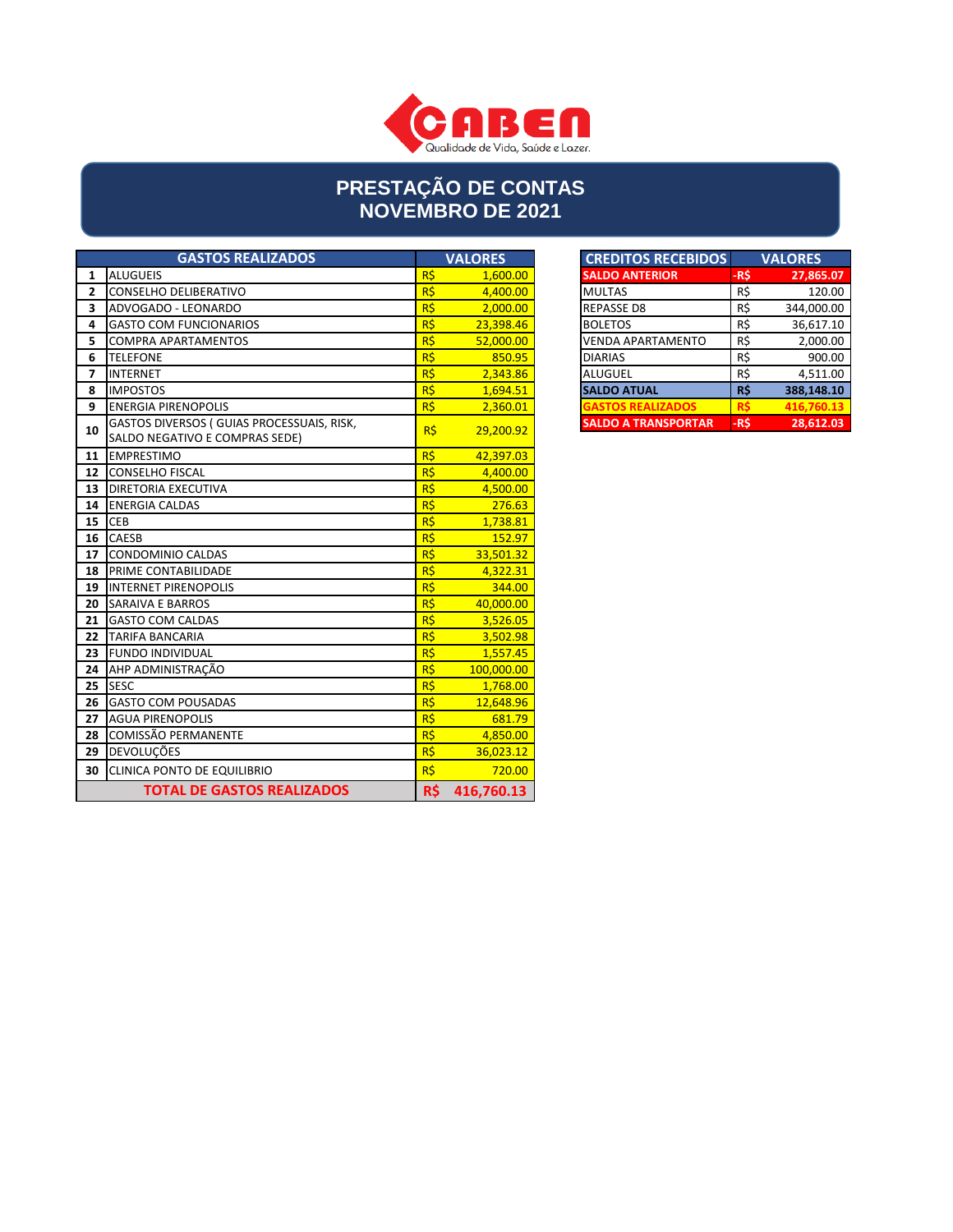

# **PRESTAÇÃO DE CONTAS DEZEMBRO DE 2021**

|                | <b>GASTOS REALIZADOS</b>                                                      |                | <b>VALORES</b> | <b>CREDITOS RECEBIDOS</b>                      |            | <b>VALORES</b>           |
|----------------|-------------------------------------------------------------------------------|----------------|----------------|------------------------------------------------|------------|--------------------------|
|                | 1 ALUGUEIS                                                                    | R\$            | 1,600.00       | <b>SALDO ANTERIOR</b>                          | -R\$       | 28,612.03                |
| $\mathbf{2}$   | <b>CONSELHO DELIBERATIVO</b>                                                  | R\$            | 3,000.00       | <b>MULTAS</b>                                  | R\$        | 90.00                    |
| 3              | ADVOGADO - LEONARDO                                                           | R\$            | 2,000.00       | <b>REPASSE D8</b>                              | R\$        | 333,736.71               |
| 4              | <b>GASTO COM FUNCIONARIOS</b>                                                 | R\$            | 35,707.58      | <b>BOLETOS</b>                                 | R\$        | 21,078.94                |
| 5              | <b>COMPRA APARTAMENTOS</b>                                                    | $R\frac{2}{3}$ | 52,000.00      | <b>VENDA APARTAMENTO</b>                       | R\$        | 4,000.00                 |
| 6              | <b>TELEFONE</b>                                                               | R\$            | 4,988.32       | <b>DIARIAS</b>                                 | R\$        | 3,305.00                 |
| $\overline{7}$ | <b>INTERNET</b>                                                               | R\$            | 2,344.39       | <b>ALUGUEL</b>                                 | R\$        | 4,518.00                 |
| 8              | <b>IMPOSTOS</b>                                                               | R\$            | 7,648.88       | <b>ESTORNO</b>                                 | R\$        | 1,249.09                 |
| 9              | <b>ENERGIA PIRENOPOLIS</b>                                                    | R\$            | 1,746.28       | <b>ENTRADAS</b>                                | R\$        | 2,969.08                 |
| 10             | GASTOS DIVERSOS (GUIAS PROCESSUIAS,<br>COMPRAS SEDE E COMPRA DE DESCARTAVEIS) | R\$            | 1,077.12       | <b>SALDO ATUAL</b><br><b>GASTOS REALIZADOS</b> | R\$<br>R\$ | 370,946.82<br>408,256.21 |
|                | 11 COMBUSTIVEL                                                                | R\$            | 579.26         | <b>SALDO A TRANSPORTAR</b>                     | -R\$       | 37,309.39                |
|                | 12 EMPRESTIMO                                                                 | $R\frac{2}{3}$ | 42,359.24      |                                                |            |                          |
|                | 13 CONSELHO FISCAL                                                            | R\$            | 3,500.00       |                                                |            |                          |
|                | <b>14 DIRETORIA EXECUTIVA</b>                                                 | R\$            | 4,000.00       |                                                |            |                          |
|                | <b>15 ENERGIA CALDAS</b>                                                      | R\$            | 2,984.92       |                                                |            |                          |
|                | $16$ CEB                                                                      | R\$            | 1,086.93       |                                                |            |                          |
|                | 17 CAESB                                                                      | R\$            | 88.99          |                                                |            |                          |
|                | 18 CONDOMINIO CALDAS                                                          | R\$            | 29,339.47      |                                                |            |                          |
|                | <b>19 PRIME CONTABILIDADE</b>                                                 | R\$            | 4,322.33       |                                                |            |                          |
|                | 20 TECNOCOPY                                                                  | R\$            | 988.97         |                                                |            |                          |
|                | 21 INTERNET PIRENOPOLIS                                                       | R\$            | 344.00         |                                                |            |                          |
|                | 22 SARAIVA E BARROS                                                           | R\$            | 40,000.00      |                                                |            |                          |
|                | 23 GASTO COM CALDAS                                                           | R\$            | 1,688.50       |                                                |            |                          |
|                | 24 TARIFA BANCARIA                                                            | R\$            | 304.19         |                                                |            |                          |
|                | 25 FUNDO INDIVIDUAL                                                           | $R\frac{2}{3}$ | 1,557.45       |                                                |            |                          |
|                | 26 AHP ADMINISTRAÇÃO                                                          | R\$            | 100,000.00     |                                                |            |                          |
|                | 27 SEGURO                                                                     | $R\frac{2}{3}$ | 281.16         |                                                |            |                          |
|                | 28 CAFÉ DA MANHÃ CALDAS                                                       | R\$            | 11,887.00      |                                                |            |                          |
|                | 29 GASTO COM POUSADAS                                                         | $R\frac{2}{3}$ | 8,000.00       |                                                |            |                          |
|                | <b>30 AGUA PIRENOPOLIS</b>                                                    | R\$            | 430.48         |                                                |            |                          |
|                | 31 COMISSÃO PERMANENTE                                                        | $R\frac{1}{2}$ | 2,500.00       |                                                |            |                          |
|                | 32 DEVOLUÇÕES                                                                 | R\$            | 13,390.23      |                                                |            |                          |
|                | 33 DIARIAS                                                                    | R\$            | 8,094.99       |                                                |            |                          |
|                | 34 INFOBR                                                                     | R\$            | 8,162.03       |                                                |            |                          |
|                | 35 CAFÉ DA MANHA RIO                                                          | $R\frac{1}{2}$ | 250.00         |                                                |            |                          |
|                | <b>36 GASTOS CONDE</b>                                                        | R\$            | 1,500.00       |                                                |            |                          |
|                | <b>37 GASTOS PARAIBA</b>                                                      | R\$            | 1,500.00       |                                                |            |                          |
|                | <b>38 INTERNET NATAL</b>                                                      | $R\frac{1}{2}$ | 149.90         |                                                |            |                          |
| 39             | <b>CONDOMINIO RIO</b>                                                         | $R\frac{1}{2}$ | 6,853.60       |                                                |            |                          |
|                | <b>TOTAL DE GASTOS REALIZADOS</b>                                             | R\$            | 408,256.21     |                                                |            |                          |

| <b>VALORES</b> | <b>CREDITOS RECEBIDOS</b>  |      | <b>VALORES</b> |
|----------------|----------------------------|------|----------------|
| 1,600.00       | <b>SALDO ANTERIOR</b>      | -R\$ | 28,612.03      |
| 3.000.00       | <b>MULTAS</b>              | R\$  | 90.00          |
| 2.000.00       | <b>REPASSE D8</b>          | R\$  | 333,736.71     |
| 35.707.58      | <b>BOLETOS</b>             | R\$  | 21,078.94      |
| 52,000.00      | <b>VENDA APARTAMENTO</b>   | R\$  | 4,000.00       |
| 4,988.32       | <b>DIARIAS</b>             | R\$  | 3,305.00       |
| 2.344.39       | <b>ALUGUEL</b>             | R\$  | 4,518.00       |
| 7.648.88       | <b>ESTORNO</b>             | R\$  | 1,249.09       |
| 1.746.28       | <b>ENTRADAS</b>            | R\$  | 2,969.08       |
| 1.077.12       | <b>SALDO ATUAL</b>         | R\$  | 370.946.82     |
|                | <b>GASTOS REALIZADOS</b>   | R\$  | 408,256.21     |
| 579.26         | <b>SALDO A TRANSPORTAR</b> | -R\$ | 37.309.39      |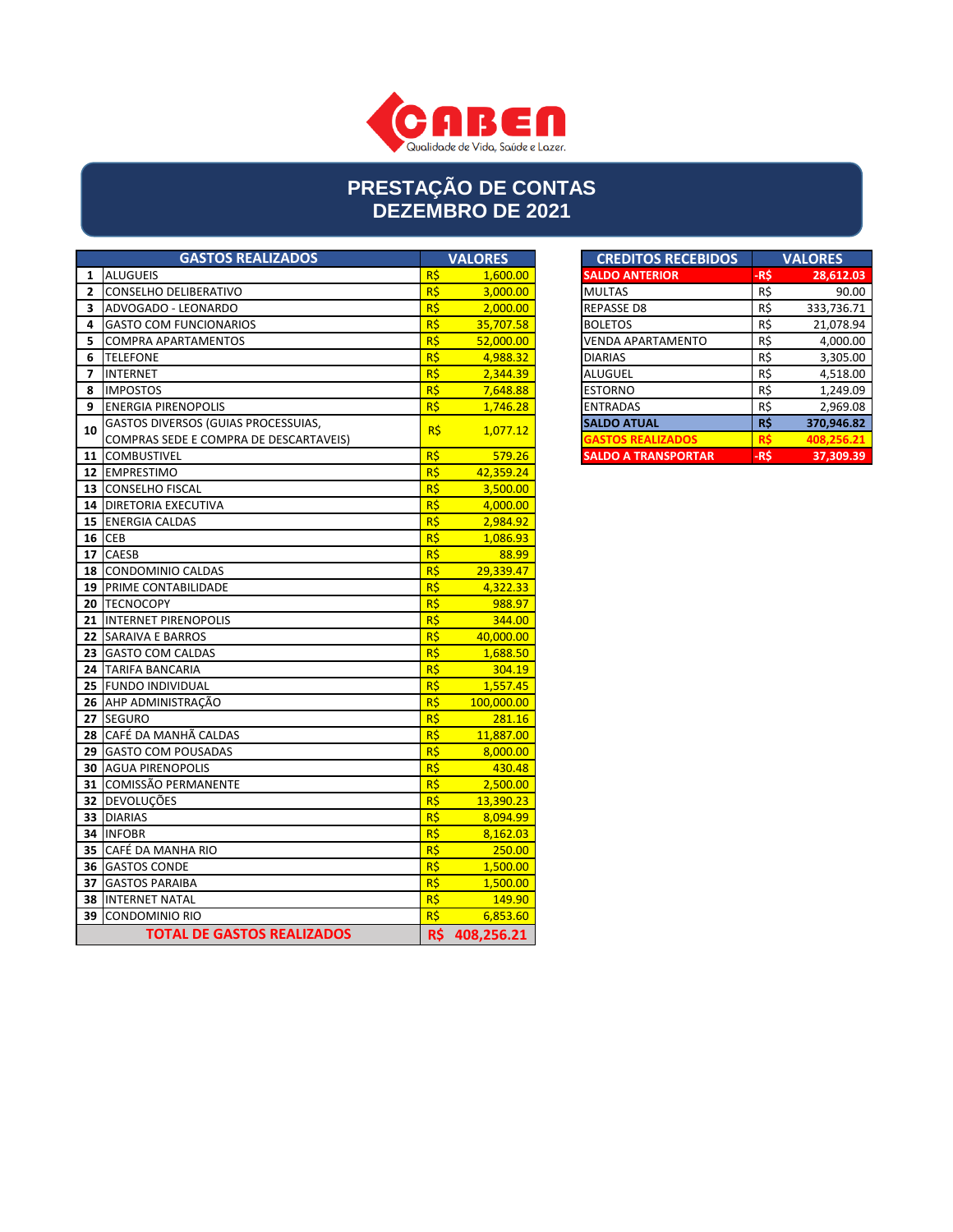

### **PRESTAÇÃO DE CONTAS JANEIRO DE 2022**

|    | <b>GASTOS REALIZADOS</b>                                                              |                 | <b>VALORES</b> | <b>CREDITOS RECEBIDOS</b>                      |                       | <b>VALORES</b>           |
|----|---------------------------------------------------------------------------------------|-----------------|----------------|------------------------------------------------|-----------------------|--------------------------|
| 1  | ALUGUEIS                                                                              | R\$             | 1,600.00       | <b>SALDO ANTERIOR</b>                          | -R\$                  | 37,309.39                |
| 2  | <b>CONSELHO DELIBERATIVO</b>                                                          | $R\frac{2}{3}$  | 4,702.00       | <b>MULTAS</b>                                  | R\$                   | 30.00                    |
| 3  | ADVOGADO - LEONARDO                                                                   | $R\frac{1}{2}$  | 2,000.00       | <b>REPASSE D8</b>                              | R\$                   | 331,000.00               |
| 4  | <b>GASTO COM FUNCIONARIOS</b>                                                         | $R\frac{1}{2}$  | 17,848.75      | <b>BOLETOS</b>                                 | R\$                   | 17,870.84                |
| 5  | COMPRA APARTAMENTOS E POUSADA                                                         | $R\overline{S}$ | 52,000.00      | <b>DIARIAS</b>                                 | $R\zeta$              | 2,425.00                 |
| 6  | <b>TELEFONE</b>                                                                       | $R\frac{2}{3}$  | 882.00         | <b>ALUGUEL</b>                                 | R\$                   | 4,518.00                 |
| 7  | <b>INTERNET</b>                                                                       | $R\frac{2}{3}$  | 2,218.23       | <b>ESTORNO</b>                                 | R\$                   | 3,010.11                 |
| 8  | <b>IMPOSTOS</b>                                                                       | $R\overline{S}$ | 23,598.61      | <b>ENTRADAS</b>                                | $R\overline{S}$       | 676.00                   |
| 9  | GASTOS DIVERSOS (DIARISTA, DEDETIZAÇÃO SEDE,<br>SALDO NEGATIVO E DESBLOQUEIO DO SITE) | R\$             | 18,205.42      | <b>SALDO ATUAL</b><br><b>GASTOS REALIZADOS</b> | $R\frac{2}{3}$<br>R\$ | 359,529.95<br>397,900.56 |
|    | 10 COMBUSTIVEL                                                                        | $R\frac{2}{3}$  | 452.10         | <b>SALDO A TRANSPORTAR</b>                     | -R\$                  | 38,370.61                |
|    | 11 CONSELHO FISCAL                                                                    | $R\overline{S}$ | 2,250.00       |                                                |                       |                          |
|    | <b>12 DIRETORIA EXECUTIVA</b>                                                         | $R\overline{S}$ | 4,905.00       |                                                |                       |                          |
|    | 13 ENERGIA CALDAS                                                                     | $R\frac{2}{3}$  | 3,748.59       |                                                |                       |                          |
|    | $14$ CEB                                                                              | $R\frac{1}{2}$  | 1,279.02       |                                                |                       |                          |
|    | 15 CAESB                                                                              | $R\frac{1}{2}$  | 99.74          |                                                |                       |                          |
|    | <b>16 CONDOMINIO CALDAS</b>                                                           | R\$             | 15,376.02      |                                                |                       |                          |
|    | 17 PRIME CONTABILIDADE                                                                | $R\frac{1}{2}$  | 5,263.00       |                                                |                       |                          |
|    | 18 TECNOCOPY                                                                          | R\$             | 988.97         |                                                |                       |                          |
|    | 19 INTERNET PIRENOPOLIS                                                               | $R\overline{S}$ | 66.66          |                                                |                       |                          |
|    | <b>20 SARAIVA E BARROS</b>                                                            | $R\frac{2}{3}$  | 40,000.00      |                                                |                       |                          |
| 21 | <b>TARIFA BANCARIA</b>                                                                | $R\frac{1}{2}$  | 5,931.52       |                                                |                       |                          |
|    | 22 FUNDO INDIVIDUAL                                                                   | $R\overline{S}$ | 43,457.85      |                                                |                       |                          |
|    | 23 SEGURO                                                                             | R\$             | 149.16         |                                                |                       |                          |
| 24 | CAFÉ DA MANHÃ CALDAS                                                                  | R\$             | 17.141.16      |                                                |                       |                          |
|    | 25 SESC                                                                               | R\$             | 3,637.63       |                                                |                       |                          |
|    | 26 COMISSÃO PERMANENTE                                                                | $R\overline{S}$ | 4,632.00       |                                                |                       |                          |
|    | 27 DEVOLUÇÕES                                                                         | $R\overline{S}$ | 1,150.00       |                                                |                       |                          |
|    | 28 LOCAWEB                                                                            | $R\overline{S}$ | 486.08         |                                                |                       |                          |
|    | 29 CLINICA PONTO DE EQUILIBRIO                                                        | $R\overline{S}$ | 360.00         |                                                |                       |                          |
|    | <b>30 DIARIAS PARA PORTO SEGURO</b>                                                   | $R\frac{1}{2}$  | 100,000.00     |                                                |                       |                          |
|    | 31 INFOBR                                                                             | $R\frac{1}{2}$  | 2.073.61       |                                                |                       |                          |
|    | <b>32 GASTOS CONDE</b>                                                                | $R\frac{1}{2}$  | 5,236.74       |                                                |                       |                          |
|    | <b>33 GASTOS PARAIBA</b>                                                              | R\$             | 2,000.00       |                                                |                       |                          |
|    | 34 CONDOMINIO RIO                                                                     | $R\frac{1}{2}$  | 6,853.60       |                                                |                       |                          |
|    | 35 GASTOS RIO                                                                         | R\$             | 7,307.10       |                                                |                       |                          |
|    | <b>TOTAL DE GASTOS REALIZADOS</b>                                                     |                 | R\$ 397,900.56 |                                                |                       |                          |

| <b>VALORES</b> | <b>CREDITOS RECEBIDOS</b>  |           | <b>VALORES</b> |
|----------------|----------------------------|-----------|----------------|
| 1,600.00       | <b>SALDO ANTERIOR</b>      | -R\$      | 37,309.39      |
| 4,702.00       | <b>MULTAS</b>              | R\$       | 30.00          |
| 2,000.00       | <b>REPASSE D8</b>          | R\$       | 331,000.00     |
| 17,848.75      | <b>BOLETOS</b>             | R\$       | 17,870.84      |
| 52,000.00      | <b>DIARIAS</b>             | R\$       | 2,425.00       |
| 882.00         | <b>ALUGUEL</b>             | R\$       | 4,518.00       |
| 2,218.23       | <b>ESTORNO</b>             | R\$       | 3,010.11       |
| 23,598.61      | <b>ENTRADAS</b>            | R\$       | 676.00         |
| 18.205.42      | <b>SALDO ATUAL</b>         | R\$       | 359,529.95     |
|                | <b>GASTOS REALIZADOS</b>   | <b>RŚ</b> | 397,900.56     |
| 452.10         | <b>SALDO A TRANSPORTAR</b> | -R\$      | 38.370.61      |